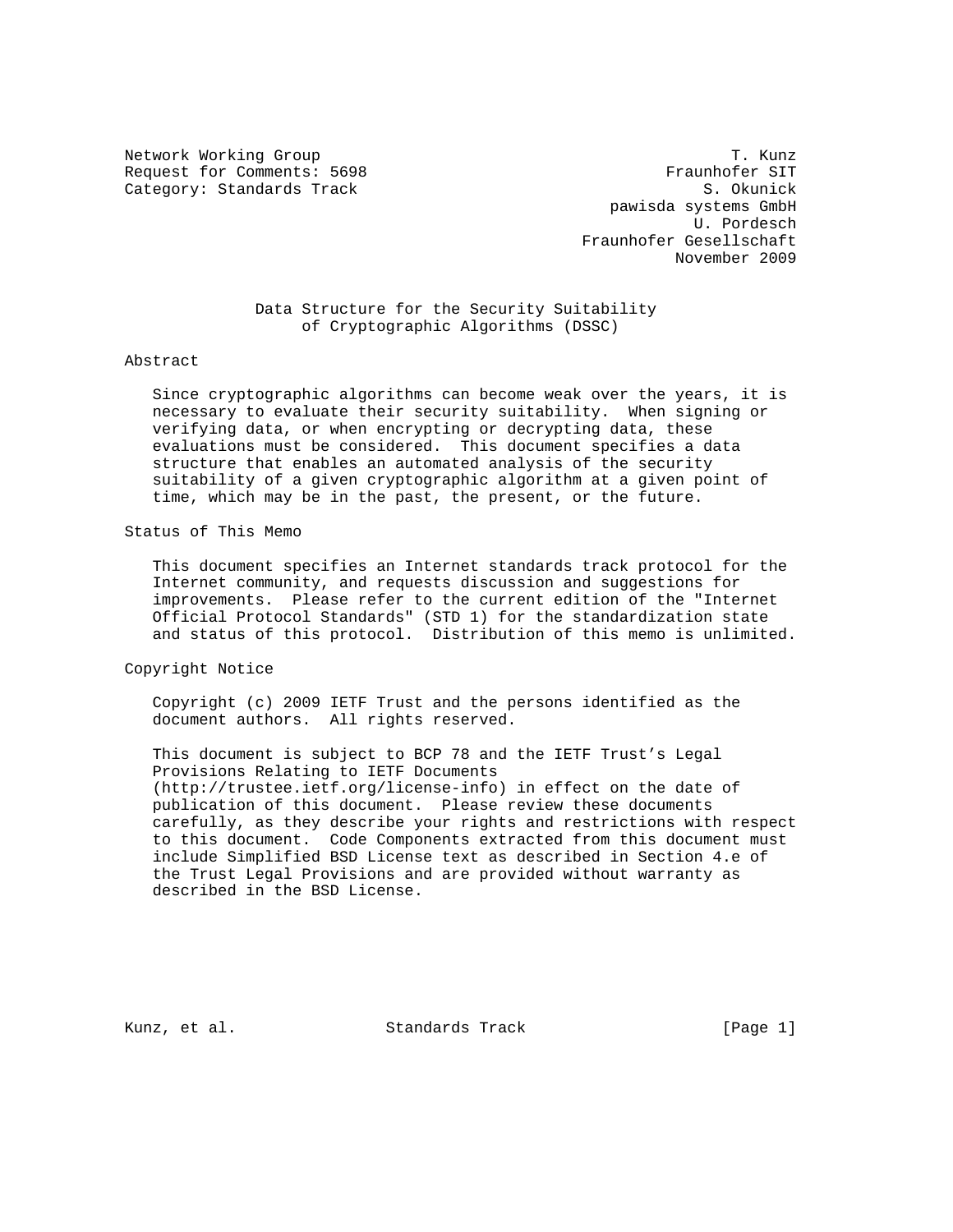This document may contain material from IETF Documents or IETF Contributions published or made publicly available before November 10, 2008. The person(s) controlling the copyright in some of this material may not have granted the IETF Trust the right to allow modifications of such material outside the IETF Standards Process. Without obtaining an adequate license from the person(s) controlling the copyright in such materials, this document may not be modified outside the IETF Standards Process, and derivative works of it may not be created outside the IETF Standards Process, except to format it for publication as an RFC or to translate it into languages other than English.

Kunz, et al. Standards Track [Page 2]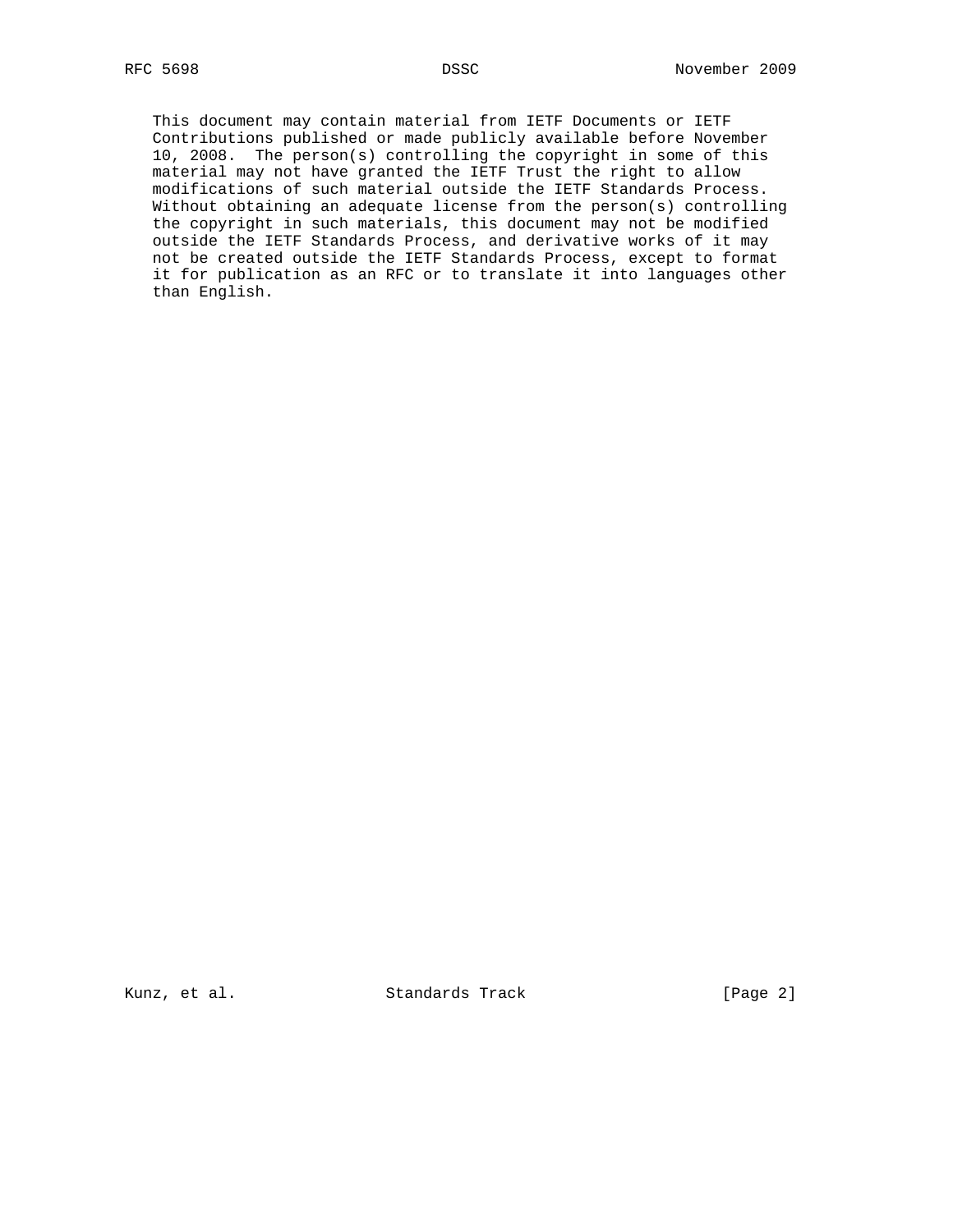Table of Contents

| 1.2.1. Conventions Used in This Document 5                       |  |
|------------------------------------------------------------------|--|
|                                                                  |  |
|                                                                  |  |
|                                                                  |  |
|                                                                  |  |
|                                                                  |  |
|                                                                  |  |
|                                                                  |  |
|                                                                  |  |
|                                                                  |  |
|                                                                  |  |
|                                                                  |  |
|                                                                  |  |
|                                                                  |  |
|                                                                  |  |
|                                                                  |  |
|                                                                  |  |
|                                                                  |  |
|                                                                  |  |
|                                                                  |  |
|                                                                  |  |
|                                                                  |  |
|                                                                  |  |
|                                                                  |  |
|                                                                  |  |
|                                                                  |  |
|                                                                  |  |
|                                                                  |  |
|                                                                  |  |
|                                                                  |  |
|                                                                  |  |
|                                                                  |  |
|                                                                  |  |
|                                                                  |  |
| Verification of Evidence Records Using DSSC<br>$A.1$ .           |  |
|                                                                  |  |
| Storing DSSC Policies in Evidence Records (Normative) 27<br>A.2. |  |
| Appendix B. XML Schema (Normative) 28                            |  |
| Appendix C. ASN.1 Module in 1988 Syntax (Informative) 30         |  |
| ASN.1 Module in 1997 Syntax (Normative) 32<br>Appendix D.        |  |
| Appendix E.                                                      |  |

Kunz, et al. Standards Track [Page 3]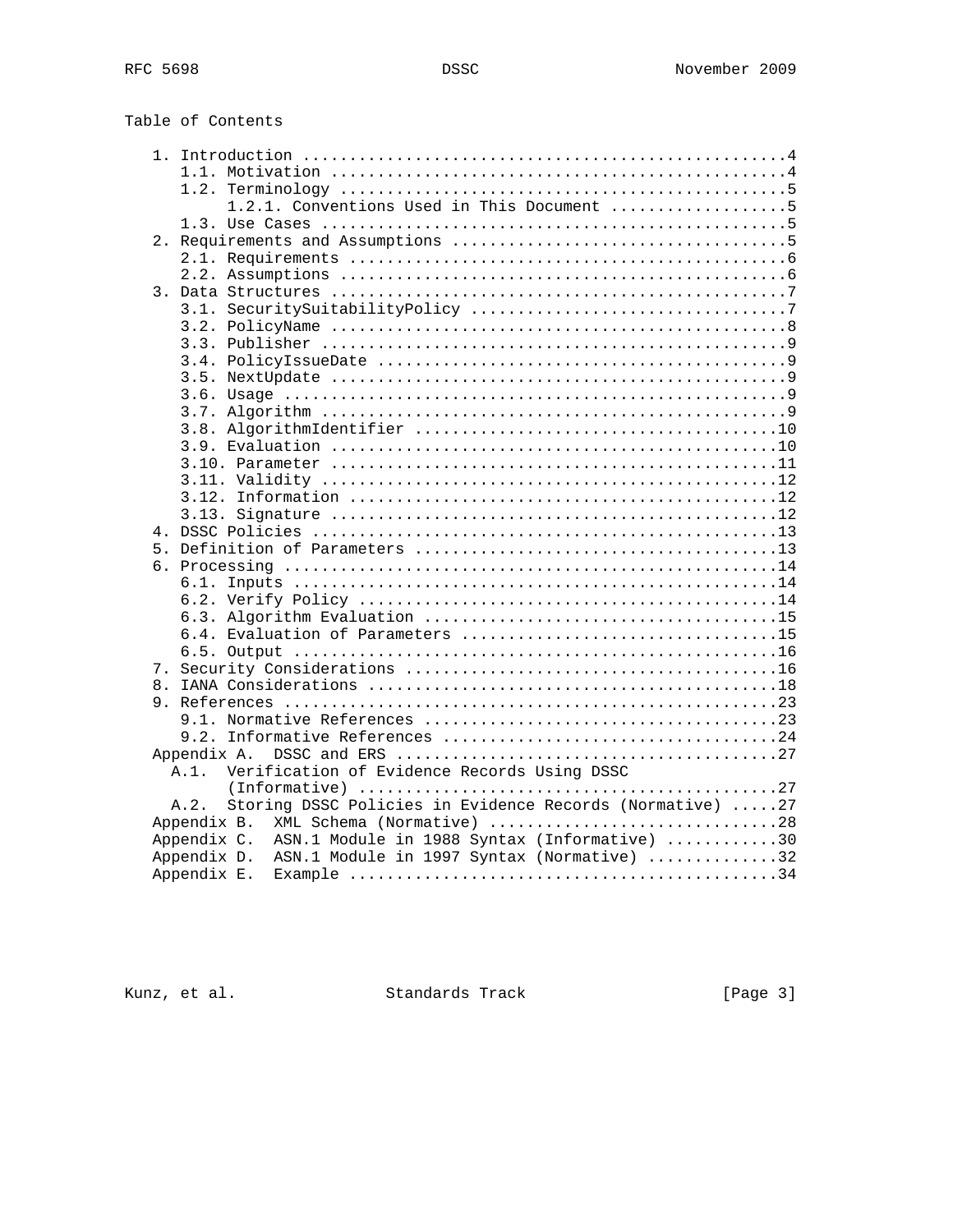# 1. Introduction

#### 1.1. Motivation

 Digital signatures can provide data integrity and authentication. They are based on cryptographic algorithms that are required to have certain security properties. For example, hash algorithms must be resistant to collisions, and in case of public key algorithms, computation of the private key that corresponds to a given public key must be infeasible. If algorithms lack the required properties, signatures could be forged, unless they are protected by a strong cryptographic algorithm.

 Cryptographic algorithms that are used in signatures shall be selected to resist such attacks during their period of use. For signature keys included in public key certificates, this period of use is the validity period of the certificate. Cryptographic algorithms that are used for encryption shall resist such attacks during the period it is planned to keep the information confidential.

 Only very few algorithms satisfy the security requirements. Besides, because of the increasing performance of computers and progresses in cryptography, algorithms or their parameters become insecure over the years. The hash algorithm MD5, for example, is unsuitable today for many purposes. A digital signature using a "weak" algorithm has no probative value, unless the "weak" algorithm has been protected by a strong algorithm before the time it was considered to be weak. Many kinds of digital signed data (including signed documents, timestamps, certificates, and revocation lists) are affected, particularly in the case of long-term archiving. Over long periods of time, it is assumed that the algorithms used in signatures become insecure.

 For this reason, it is important to periodically evaluate an algorithm's fitness and to consider the results of these evaluations when creating and verifying signatures, or when maintaining the validity of signatures made in the past. One result is a projected validity period for the algorithm, i.e., a prediction of the period of time during which the algorithm is fit for use. This prediction can help to detect whether a weak algorithm is used in a signature and whether that signature has been properly protected in due time by another signature made using an algorithm that is suitable at the present point of time. Algorithm evaluations are made by expert committees. In Germany, the Federal Network Agency annually publishes evaluations of cryptographic algorithms [BNetzAg.2008]. Examples of other European and international evaluations are [ETSI-TS102176-1-2005] and [NIST.800-57-Part1.2006].

Kunz, et al. Standards Track [Page 4]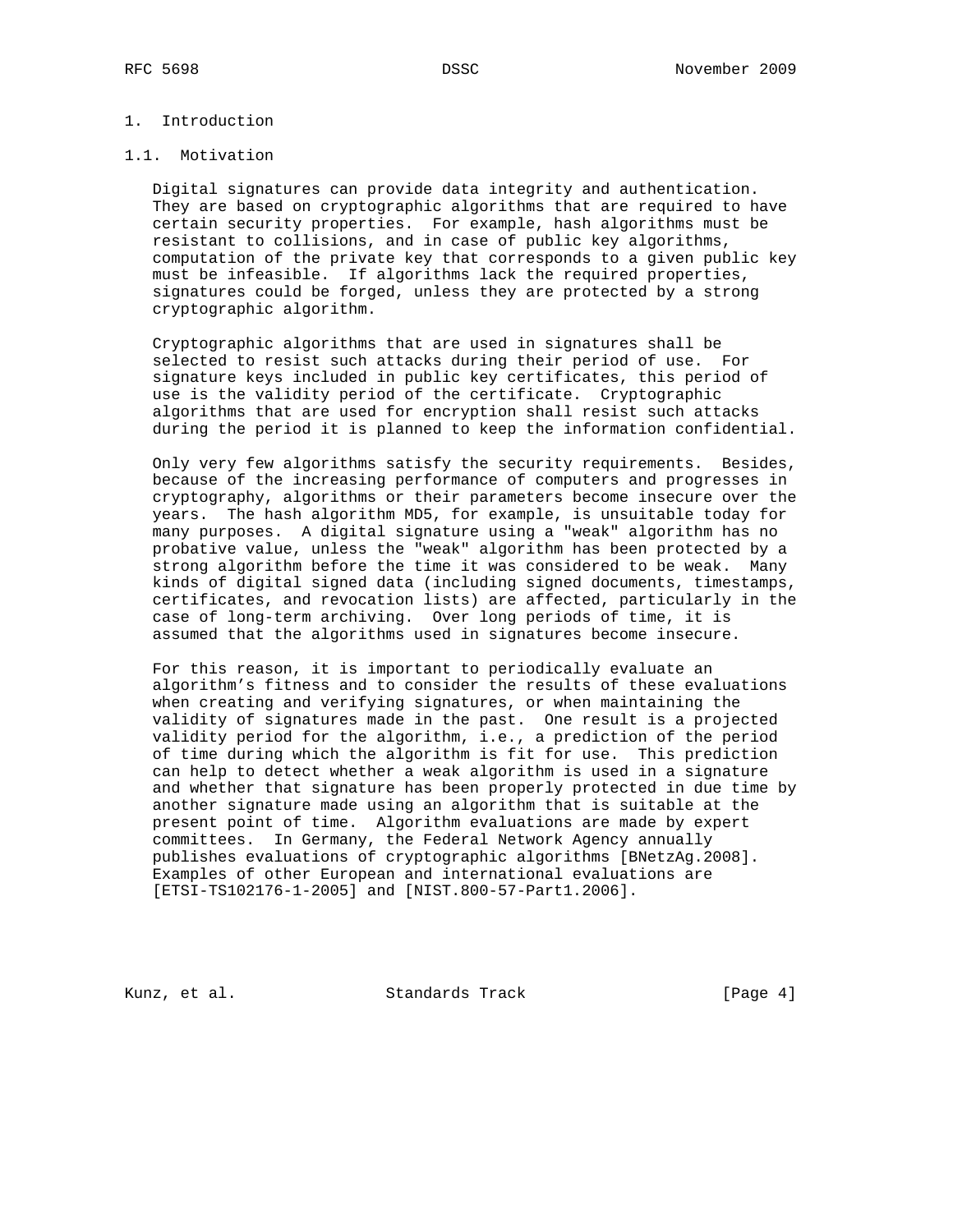These evaluations are published in documents intended to be read by humans. Therefore, to enable automated processing, it is necessary to define a data structure that expresses the content of the evaluations. This standardized data structure can be used for publication and can be interpreted by signature generation and verification tools. Algorithm evaluations are pooled in a security suitability policy. In this document, a data structure for a security suitability policy is specified. Therefore, the document provides a framework for expressing evaluations of cryptographic algorithms. This document does not attempt to catalog the security properties of cryptographic algorithms. Furthermore, no guidelines are made about which kind of algorithms shall be evaluated, for example, security suitability policies may be used to evaluate public key and hash algorithms, signature schemes, and encryption schemes.

- 1.2. Terminology
	- Algorithm: A cryptographic algorithm, i.e., a public key or hash algorithm. For public key algorithms, this is the algorithm with its parameters, if any. Furthermore, the term "algorithm" is used for cryptographic schemes and for actually padding functions.
	- Operator: Instance that uses and interprets a policy, e.g., a signature-verification component.
	- Policy: An abbreviation for security suitability policy.
	- Publisher: Instance that publishes the policy containing the evaluation of algorithms.
	- Security suitability policy: The evaluation of cryptographic algorithms with regard to their security in a specific application area, e.g., signing or verifying data. The evaluation is published in an electronic format.
	- Suitable algorithm: An algorithm that is evaluated against a policy and determined to be valid, i.e., resistant against attacks, at a particular point of time.
- 1.2.1. Conventions Used in This Document

 The key words "MUST", "MUST NOT", "REQUIRED", "SHALL", "SHALL NOT", "SHOULD", "SHOULD NOT", "RECOMMENDED", "MAY", and "OPTIONAL" in this document are to be interpreted as described in [RFC2119].

Kunz, et al. Standards Track [Page 5]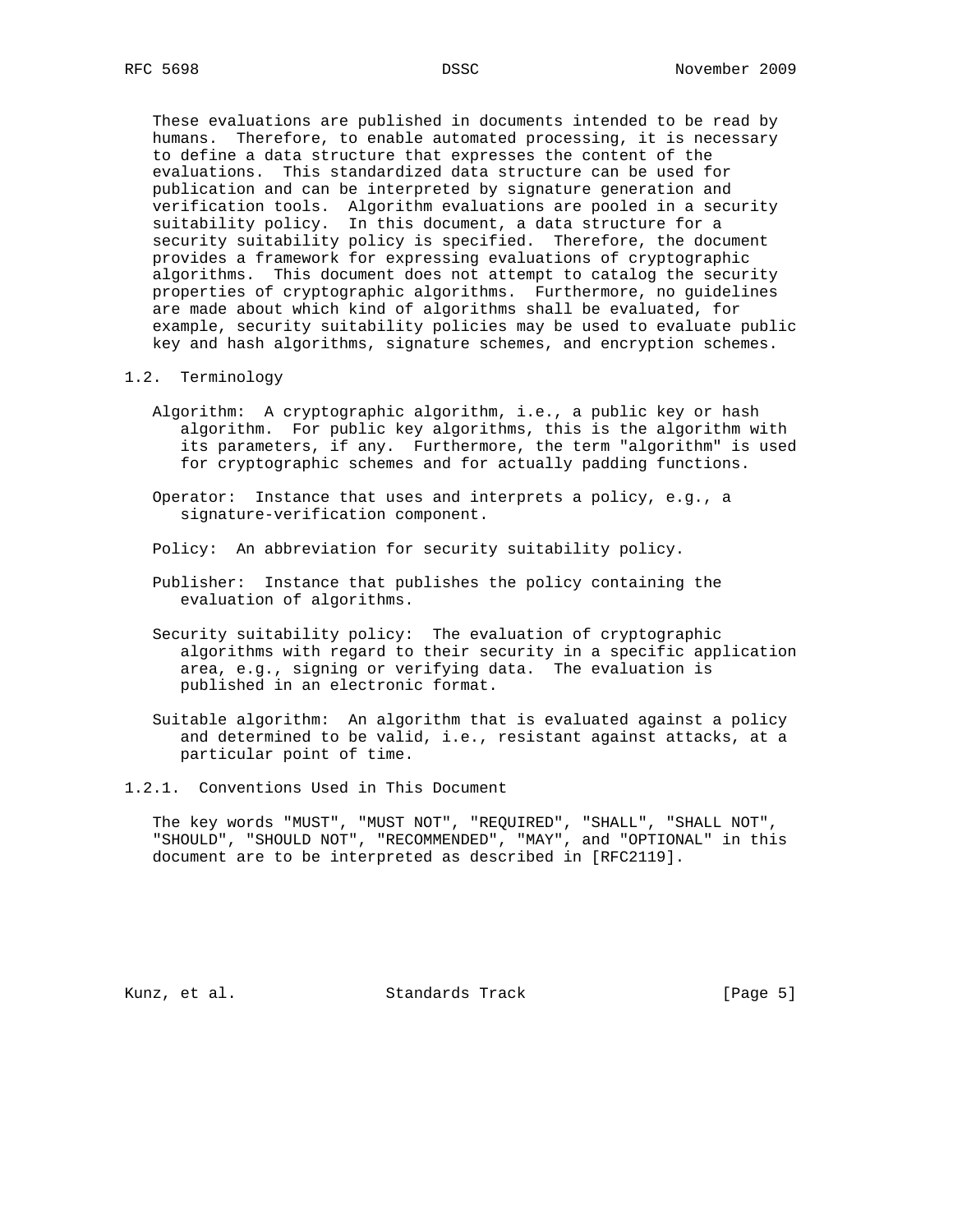# 1.3. Use Cases

Some use cases for a security suitability policy are presented here.

- Long-term archiving: The most important use case is long-term archiving of signed data. Algorithms or their parameters become insecure over long periods of time. Therefore, signatures of archived data and timestamps have to be periodically renewed. A policy provides information about suitable and threatened algorithms. Additionally, the policy assists in verifying archived as well as re-signed documents.
- Services: Services may provide information about cryptographic algorithms. On the basis of a policy, a service is able to provide the date when an algorithm became insecure or presumably will become insecure, as well as information regarding which algorithms are presently valid. Verification tools or long-term archiving systems can request such services and therefore do not need to deal with the algorithm security by themselves.

 Long-term Archive Services (LTA) as defined in [RFC4810] may use the policy for signature renewal.

- Signing and verifying: When signing documents or certificates, it must be assured that the algorithms used for signing or verifying are suitable. Accordingly, when verifying Cryptographic Message Syntax (CMS) [RFC5652] or XML signatures ([RFC3275], [ETSI-TS101903]), not only the validity of the certificates but also the validity of all involved algorithms may be checked.
- Re-encryption: A security suitability policy can also be used to decide if encrypted documents must be re-encrypted because the encryption algorithm is no longer secure.
- 2. Requirements and Assumptions

 Section 2.1 describes general requirements for a data structure containing the security suitability of algorithms. In Section 2.2, assumptions are specified concerning both the design and the usage of the data structure.

 A policy contains a list of algorithms that have been evaluated by a publisher. An algorithm evaluation is described by its identifier, security constraints, and validity period. By these constraints, the requirements for algorithm properties must be defined, e.g., a public key algorithm is evaluated on the basis of its parameters.

Kunz, et al. Standards Track [Page 6]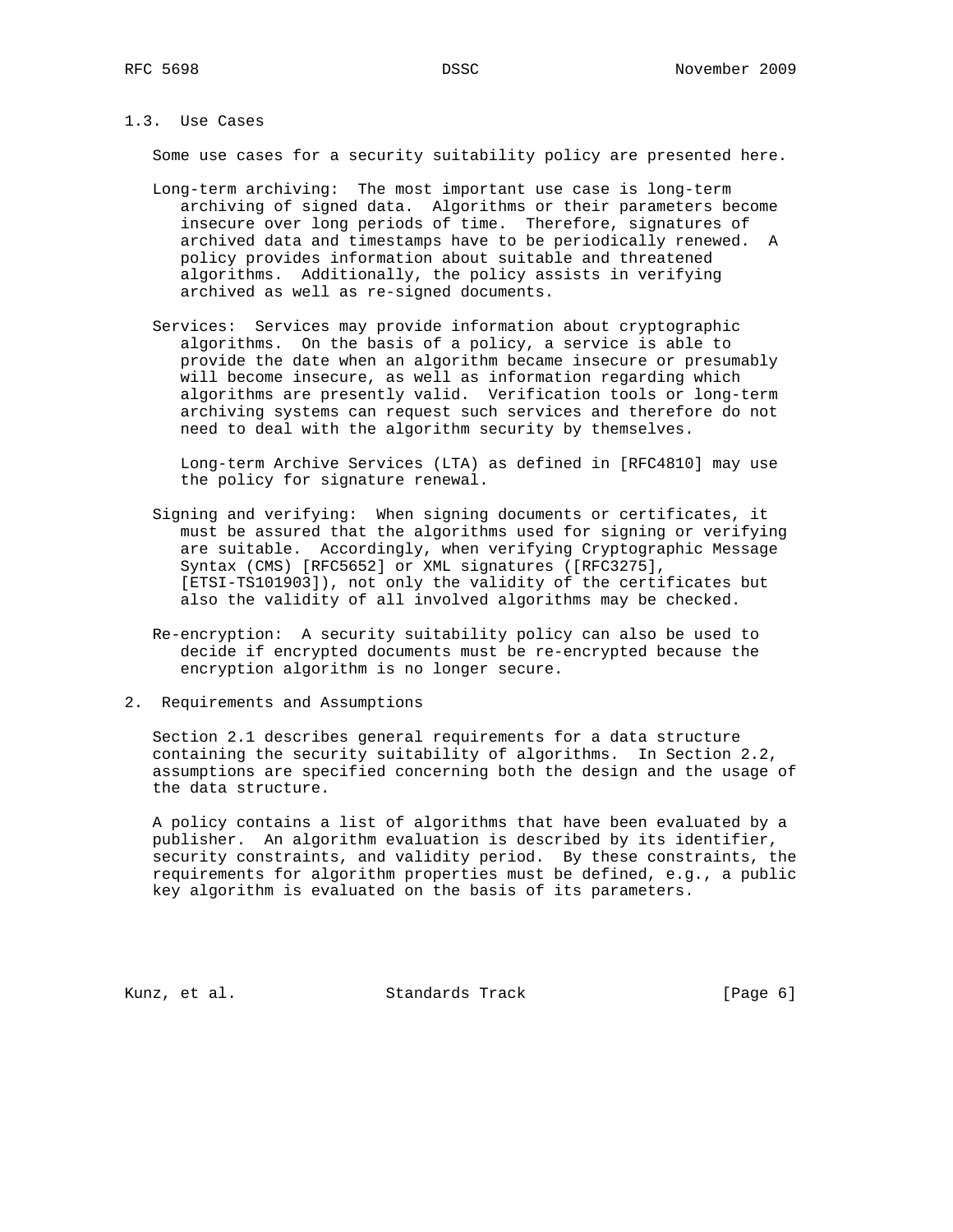2.1. Requirements

 Automatic interpretation: The data structure of the policy must allow automated evaluation of the security suitability of an algorithm.

- Flexibility: The data structure must be flexible enough to support new algorithms. Future policy publications may include evaluations of algorithms that are currently unknown. It must be possible to add new algorithms with the corresponding security constraints in the data structure. Additionally, the data structure must be independent of the intended use, e.g., encryption, signing, verifying, and signature renewing. Thus, the data structure is usable in every use case.
- Source authentication: Policies may be published by different institutions, e.g., on the national or European Union (EU) level, whereas one policy needs not to be in agreement with the other one. Furthermore, organizations may undertake their own evaluations for internal purposes. For this reason a policy must be attributable to its publisher.
- Integrity and authenticity: It must be possible to assure the integrity and authenticity of a published security suitability policy. Additionally, the date of issue must be identifiable.

# 2.2. Assumptions

 It is assumed that a policy contains the evaluations of all currently known algorithms, including the expired ones.

 An algorithm is suitable at a time of interest if it is contained in the current policy and the time of interest is within the validity period. Additionally, if the algorithm has any parameters, these parameters must meet the requirements defined in the security constraints.

 If an algorithm appears in a policy for the first time, it may be assumed that the algorithm has already been suitable in the past. Generally, algorithms are used in practice prior to evaluation.

 To avoid inconsistencies, multiple instances of the same algorithm are prohibited. The publisher must take care to prevent conflicts within a policy.

 Assertions made in the policy are suitable at least until the next policy is published.

Kunz, et al. Standards Track [Page 7]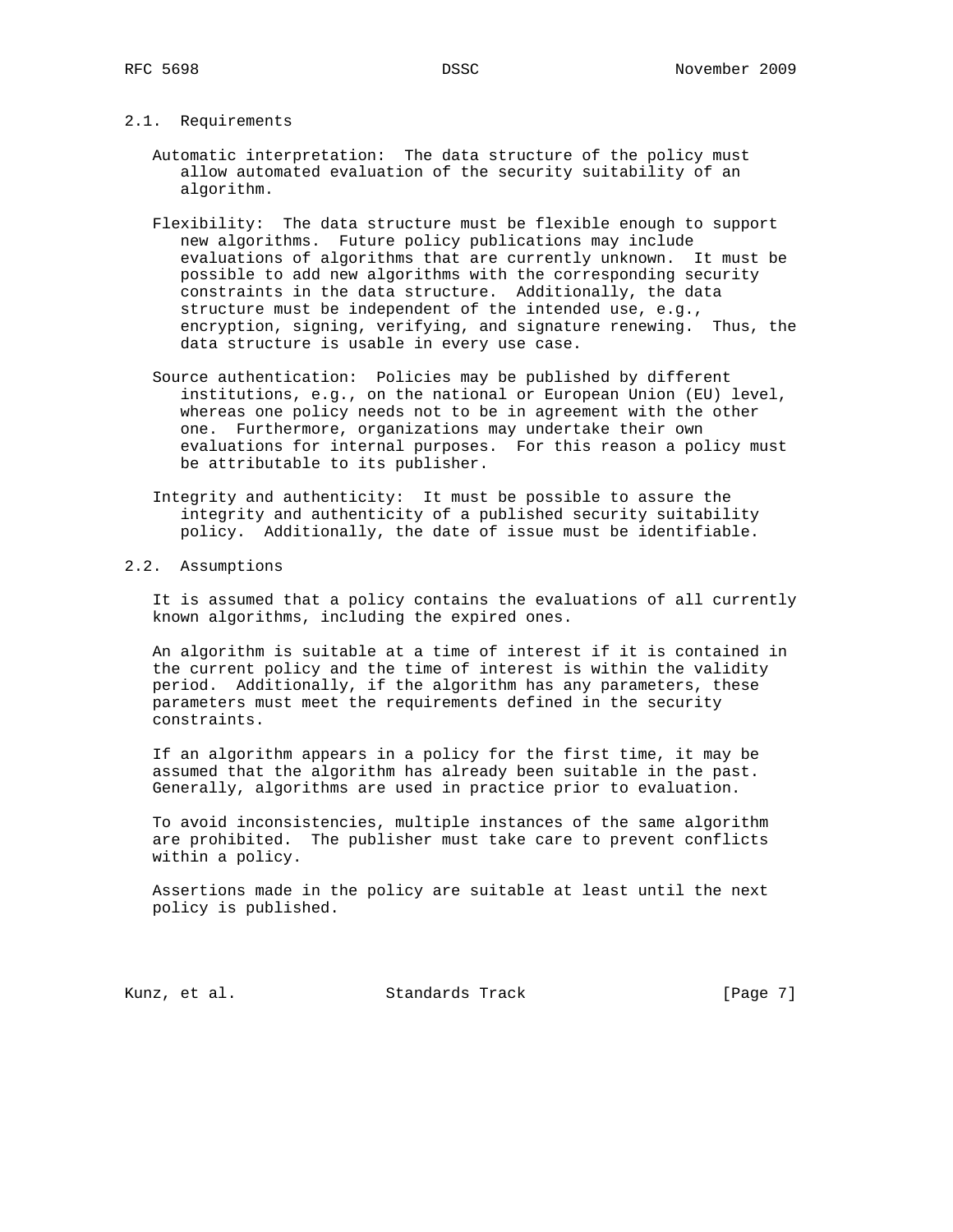Publishers may extend the lifetime of an algorithm prior to reaching the end of the algorithm's validity period by publishing a revised policy. Publishers should not resurrect algorithms that are expired at the time a revised policy is published.

3. Data Structures

 This section describes the syntax of a security suitability policy defined as an XML schema [W3C.REC-xmlschema-1-20041028]. ASN.1 modules are defined in Appendix C and Appendix D. The schema uses the following XML namespace [W3C.REC-xml-names-20060816]:

urn:ietf:params:xml:ns:dssc

 Within this document, the prefix "dssc" is used for this namespace. The schema starts with the following schema definition:

| xml version="1.0" encoding="UTF-8"?                                                 |
|-------------------------------------------------------------------------------------|
| <xs:schema <="" th="" xmlns:xs="http://www.w3.org/2001/XMLSchema"></xs:schema>      |
| xmlns:dssc="urn:ietf:params:xml:ns:dssc"                                            |
| xmlns:ds="http://www.w3.org/2000/09/xmldsig#"                                       |
| targetNamespace="urn:ietf:params:xml:ns:dssc"                                       |
| elementFormDefault="qualified"                                                      |
| attributeFormDefault="unqualified">                                                 |
| <xs:import <="" namespace="http://www.w3.org/XML/1998/namespace" th=""></xs:import> |
| schemaLocation="http://www.w3.org/2001/xml.xsd"/>                                   |
| <xs:import <="" namespace="http://www.w3.org/2000/09/xmldsig#" th=""></xs:import>   |
| schemaLocation="xmldsiq-core-schema.xsd"/>                                          |

3.1. SecuritySuitabilityPolicy

 The SecuritySuitabilityPolicy element is the root element of a policy. It has an optional id attribute, which MUST be used as a reference when signing the policy (Section 3.13). The optional lang attribute defines the language according to [RFC5646]. The language is applied to all human-readable text within the policy. If the lang attribute is omitted, the default language is English ("en"). The element is defined by the following schema:

Kunz, et al. Standards Track [Page 8]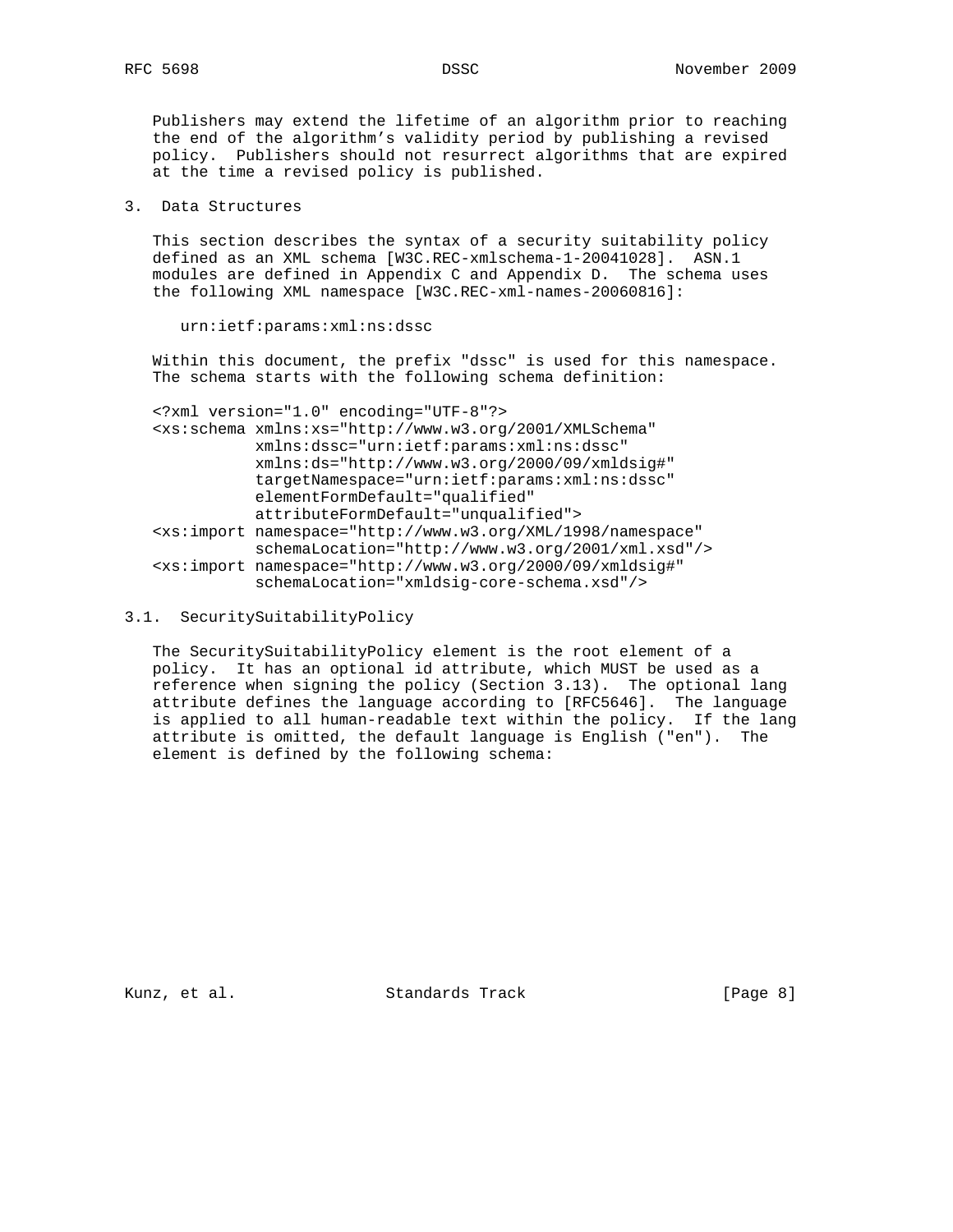```
 <xs:element name="SecuritySuitabilityPolicy"
             type="dssc:SecuritySuitabilityPolicyType"/>
 <xs:complexType name="SecuritySuitabilityPolicyType">
   <xs:sequence>
     <xs:element ref="dssc:PolicyName"/>
     <xs:element ref="dssc:Publisher"/>
    <xs:element name="PolicyIssueDate" type="xs:dateTime"/>
    <xs:element name="NextUpdate" type="xs:dateTime" minOccurs="0"/>
     <xs:element name="Usage" type="xs:string" minOccurs="0"/>
     <xs:element ref="dssc:Algorithm" maxOccurs="unbounded"/>
     <xs:element ref="ds:Signature" minOccurs="0"/>
   </xs:sequence>
   <xs:attribute name="version" type="xs:string" default="1"/>
   <xs:attribute name="lang" default="en"/>
   <xs:attribute name="id" type="xs:ID"/>
 </xs:complexType>
```
#### 3.2. PolicyName

 The PolicyName element contains an arbitrary name for the policy. The optional elements Object Identifier (OID) and Uniform Resource Identifier (URI) MAY be used for the identification of the policy. OIDs MUST be expressed in the dot notation.

```
 <xs:element name="PolicyName" type="dssc:PolicyNameType"/>
 <xs:complexType name="PolicyNameType">
   <xs:sequence>
     <xs:element ref="dssc:Name"/>
     <xs:element ref="dssc:ObjectIdentifier" minOccurs="0"/>
     <xs:element ref="dssc:URI" minOccurs="0"/>
   </xs:sequence>
 </xs:complexType>
 <xs:element name="Name" type="xs:string"/>
 <xs:element name="ObjectIdentifier">
   <xs:simpleType>
     <xs:restriction base="xs:string">
      \langle xs : pattern value = "(\d+ \ldots ) + \d+ " \rangle </xs:restriction>
   </xs:simpleType>
 </xs:element>
```

```
 <xs:element name="URI" type="xs:anyURI"/>
```
Kunz, et al. Standards Track [Page 9]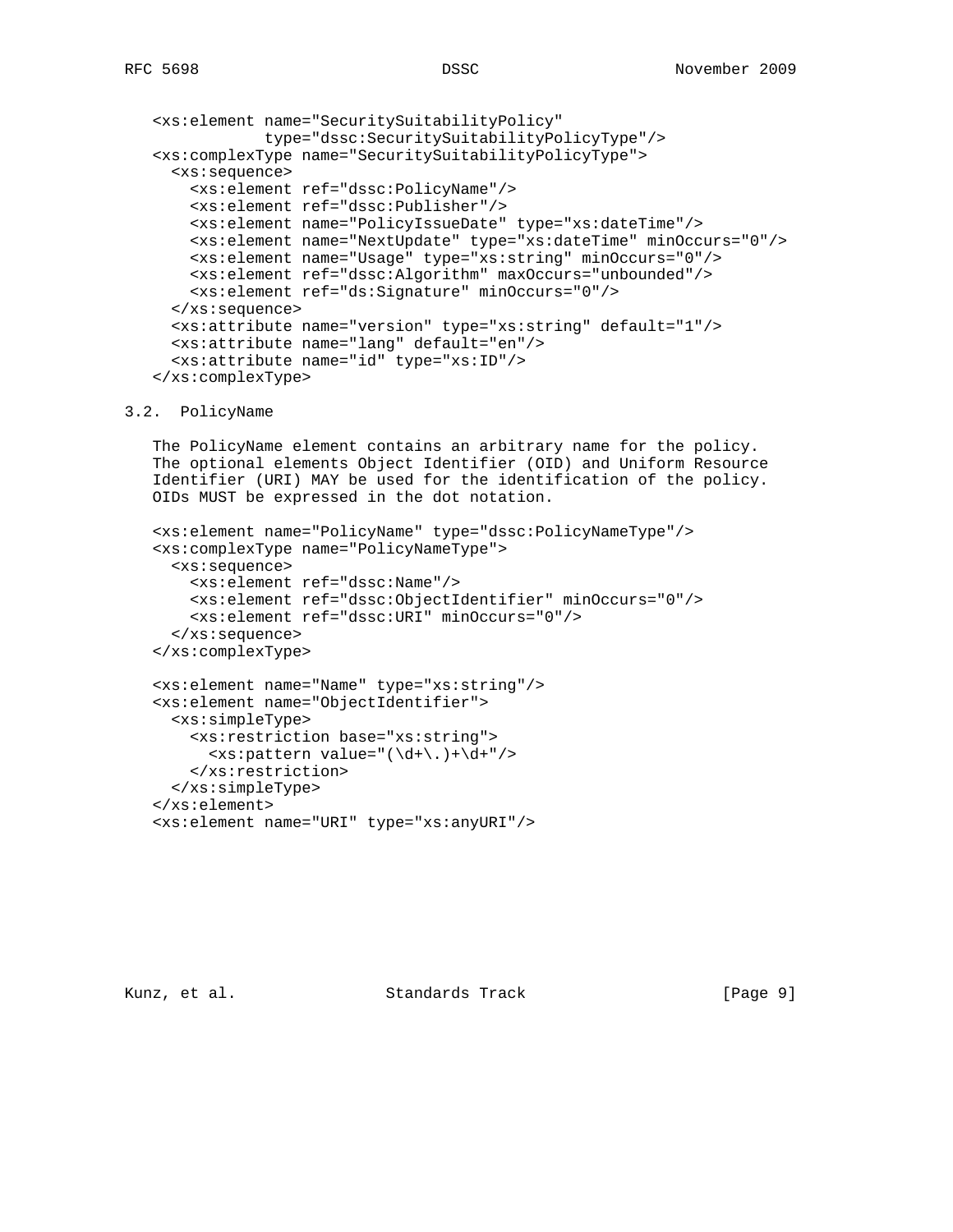# 3.3. Publisher

 The Publisher element contains information about the publisher of the policy. It is composed of the name (e.g., name of institution), an optional address, and an optional URI. The Address element contains arbitrary free-format text not intended for automatic processing.

```
 <xs:element name="Publisher" type="dssc:PublisherType"/>
 <xs:complexType name="PublisherType">
  <xs:sequence>
     <xs:element ref="dssc:Name"/>
     <xs:element name="Address" type="xs:string" minOccurs="0"/>
     <xs:element ref="dssc:URI" minOccurs="0"/>
   </xs:sequence>
 </xs:complexType>
```
# 3.4. PolicyIssueDate

 The PolicyIssueDate element indicates the point of time when the policy was issued.

3.5. NextUpdate

 The optional NextUpdate element MAY be used to indicate when the next policy will be issued.

3.6. Usage

 The optional Usage element determines the intended use of the policy (e.g., certificate validation, signing and verifying documents). The element contains free-format text intended only for human readability.

#### 3.7. Algorithm

 A security suitability policy MUST contain at least one Algorithm element. An algorithm is identified by an AlgorithmIdentifier element. Additionally, the Algorithm element contains all evaluations of the specific cryptographic algorithm. More than one evaluation may be necessary if the evaluation depends on the parameter constraints. The optional Information element MAY be used to provide additional information like references on algorithm specifications. In order to give the option to extend the Algorithm element, it additionally contains a wildcard. The Algorithm element is defined by the following schema:

Kunz, et al. Standards Track [Page 10]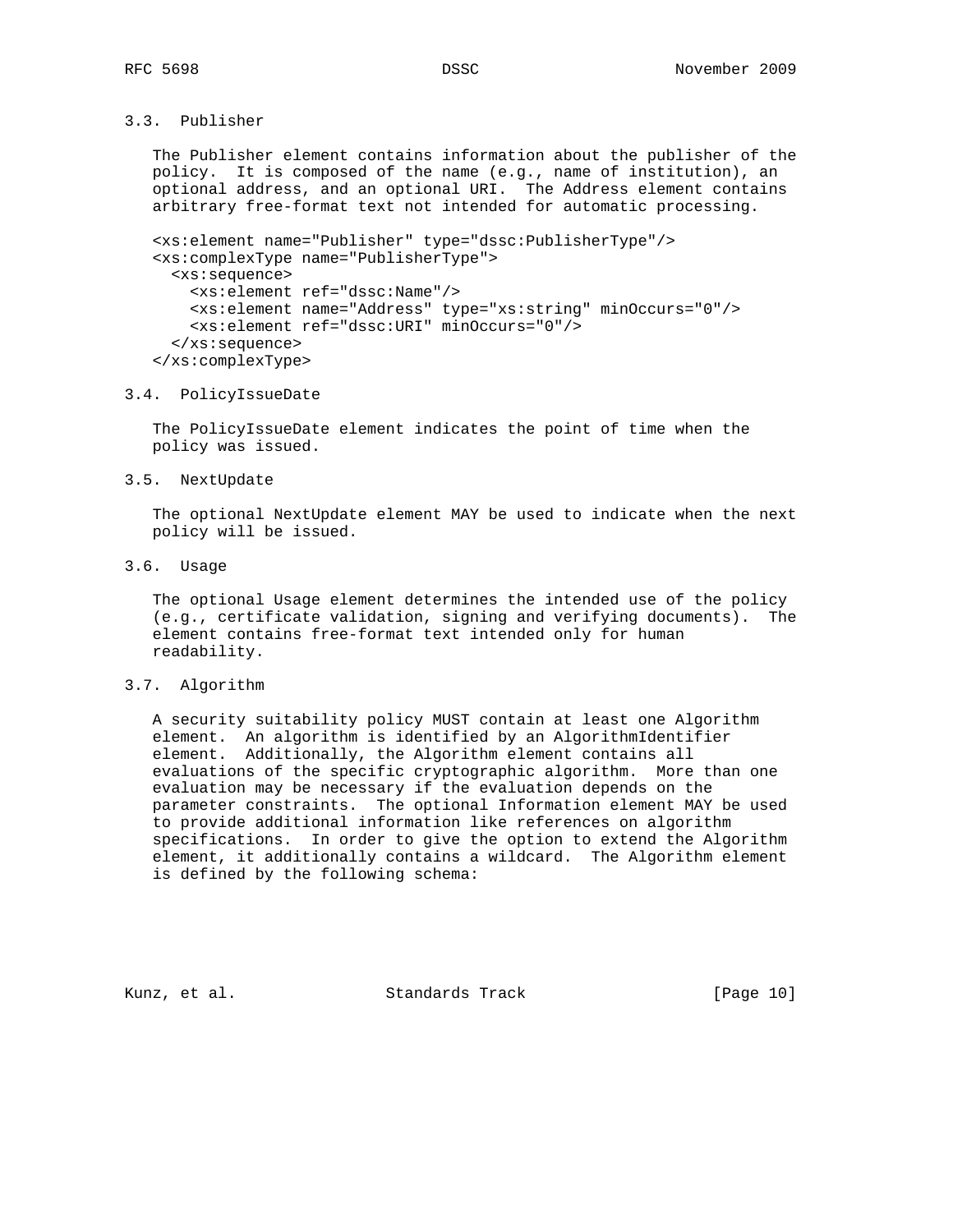```
 <xs:element name="Algorithm" type="dssc:AlgorithmType"/>
 <xs:complexType name="AlgorithmType">
   <xs:sequence>
     <xs:element ref="dssc:AlgorithmIdentifier"/>
     <xs:element ref="dssc:Evaluation" maxOccurs="unbounded"/>
     <xs:element ref="dssc:Information" minOccurs="0"/>
    <xs:any namespace="##other" minOccurs="0"/>
   </xs:sequence>
 </xs:complexType>
```
### 3.8. AlgorithmIdentifier

 The AlgorithmIdentifier element is used to identify a cryptographic algorithm. It consists of the algorithm name, at least one OID, and optional URIs. The algorithm name is not intended to be parsed by automatic processes. It is only intended to be read by humans. The OID MUST be expressed in dot notation (e.g., "1.3.14.3.2.26"). The element is defined as follows:

```
 <xs:element name="AlgorithmIdentifier"
             type="dssc:AlgorithmIdentifierType"/>
 <xs:complexType name="AlgorithmIdentifierType">
  <xs:sequence>
     <xs:element ref="dssc:Name"/>
     <xs:element ref="dssc:ObjectIdentifier" maxOccurs="unbounded"/>
     <xs:element ref="dssc:URI" minOccurs="0" maxOccurs="unbounded"/>
   </xs:sequence>
 </xs:complexType>
```
### 3.9. Evaluation

 The Evaluation element contains the evaluation of one cryptographic algorithm in dependence of its parameter constraints. For example, the suitability of the RSA algorithm depends on the modulus length (RSA with a modulus length of 1024 may have another suitability period as RSA with a modulus length of 2048). Current hash algorithms like SHA-1 or RIPEMD-160 do not have any parameters. Therefore, the Parameter element is optional. The suitability of the algorithm is expressed by a validity period, which is defined by the Validity element. An optional wildcard MAY be used to extend the Evaluation element.

Kunz, et al. Standards Track [Page 11]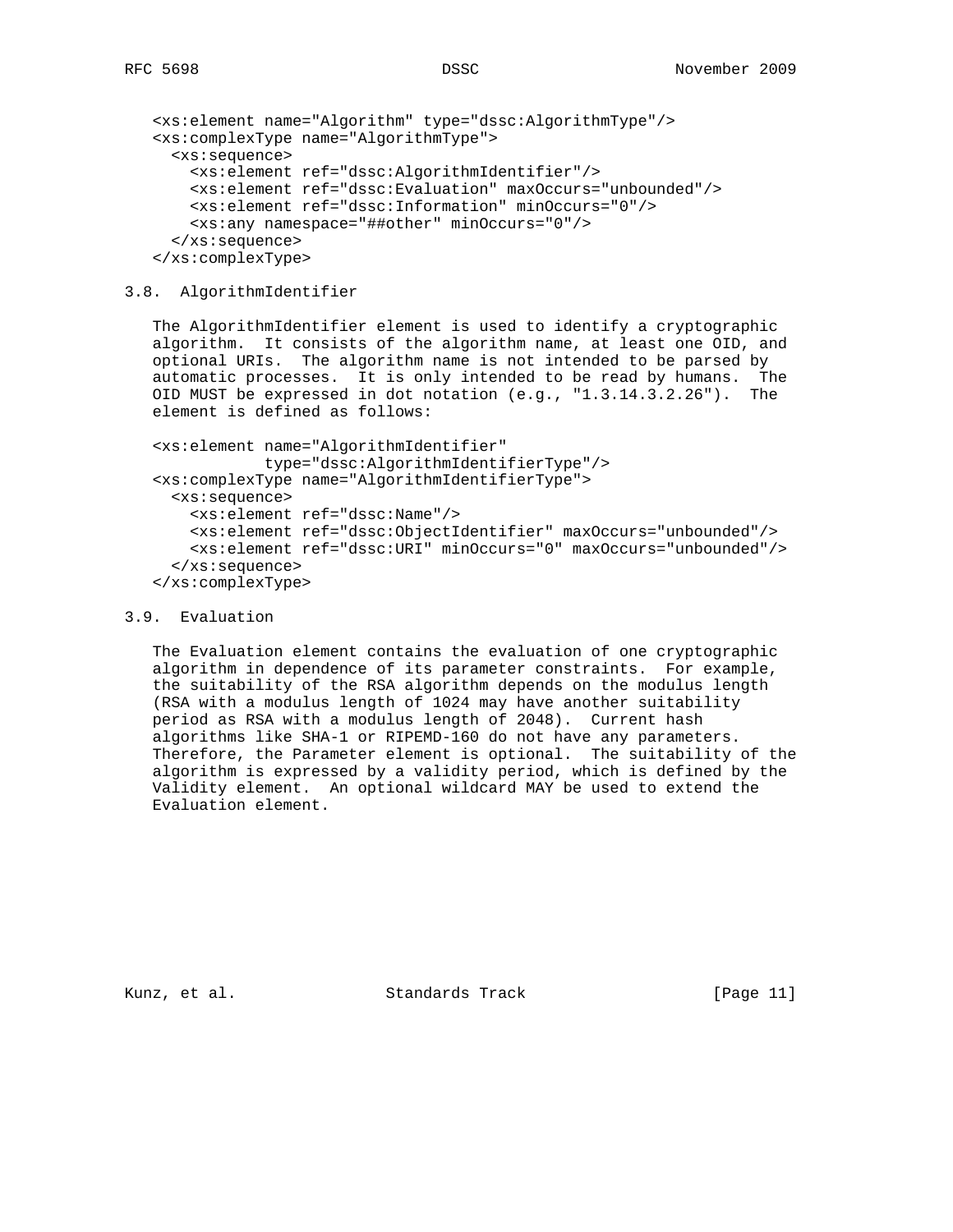```
 <xs:element name="Evaluation" type="dssc:EvaluationType"/>
 <xs:complexType name="EvaluationType">
   <xs:sequence>
     <xs:element ref="dssc:Parameter" minOccurs="0"
                                       maxOccurs="unbounded"/>
     <xs:element ref="dssc:Validity"/>
    <xs:any namespace="##other" minOccurs="0"/>
   </xs:sequence>
 </xs:complexType>
```
### 3.10. Parameter

 The Parameter element is used to express constraints on algorithm specific parameters.

 The Parameter element has a name attribute, which holds the name of the parameter (e.g., "moduluslength" for RSA [RFC3447]). Section 5 defines parameter names for currently known public key algorithms; these parameter names SHOULD be used. For the actual parameter, a range of values or an exact value may be defined. These constraints are expressed by the following elements:

- Min: The Min element defines the minimum value of the parameter. That means values equal or greater than the given value meet the requirements.
- Max: The Max element defines the maximum value the parameter may take.

 At least one of both elements MUST be set to define a range of values. A range MAY also be specified by a combination of both elements, whereas the value of the Min element MUST be less than or equal to the value of the Max element. The parameter may have any value within the defined range, including the minimum and maximum values. An exact value is expressed by using the same value in both the Min and the Max element.

 These constraints are sufficient for all current algorithms. If future algorithms need constraints that cannot be expressed by the elements above, an arbitrary XML structure MAY be inserted that meets the new constraints. For this reason, the Parameter element contains a wildcard. A parameter MUST contain at least one constraint. The schema for the Parameter element is as follows:

Kunz, et al. Standards Track [Page 12]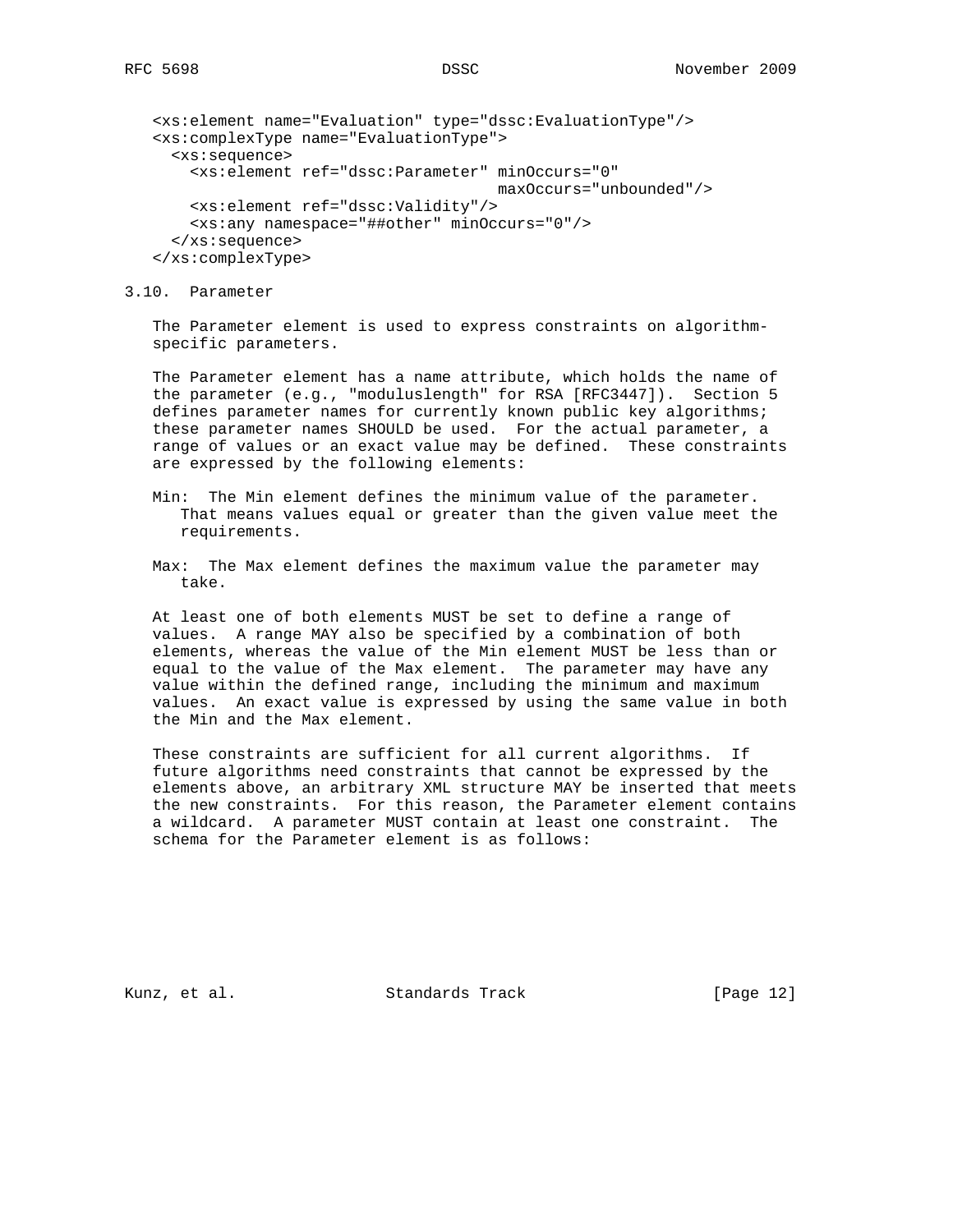<xs:element name="Parameter" type="dssc:ParameterType"/> <xs:complexType name="ParameterType"> <xs:sequence> <xs:element name="Min" type="xs:int" minOccurs="0"/> <xs:element name="Max" type="xs:int" minOccurs="0"/> <xs:any namespace="##other" minOccurs="0"/> </xs:sequence> <xs:attribute name="name" type="xs:string" use="required"/> </xs:complexType>

## 3.11. Validity

 The Validity element is used to define the period of the (predicted) suitability of the algorithm. It is composed of an optional start date and an optional end date. Defining no end date means the algorithm has an open-end validity. Of course, this may be restricted by a future policy that sets an end date for the algorithm. If the end of the validity period is in the past, the algorithm was suitable until that end date. The element is defined by the following schema:

 <xs:element name="Validity" type="dssc:ValidityType"/> <xs:complexType name="ValidityType"> <xs:sequence> <xs:element name="Start" type="xs:date" minOccurs="0"/> <xs:element name="End" type="xs:date" minOccurs="0"/> </xs:sequence> </xs:complexType>

### 3.12. Information

 The Information element MAY be used to give additional textual information about the algorithm or the evaluation, e.g., references on algorithm specifications. The element is defined as follows:

```
 <xs:element name="Information" type="dssc:InformationType"/>
 <xs:complexType name="InformationType">
  <xs:sequence>
     <xs:element name="Text" type="xs:string" maxOccurs="unbounded"/>
   </xs:sequence>
 </xs:complexType>
```
Kunz, et al. Standards Track [Page 13]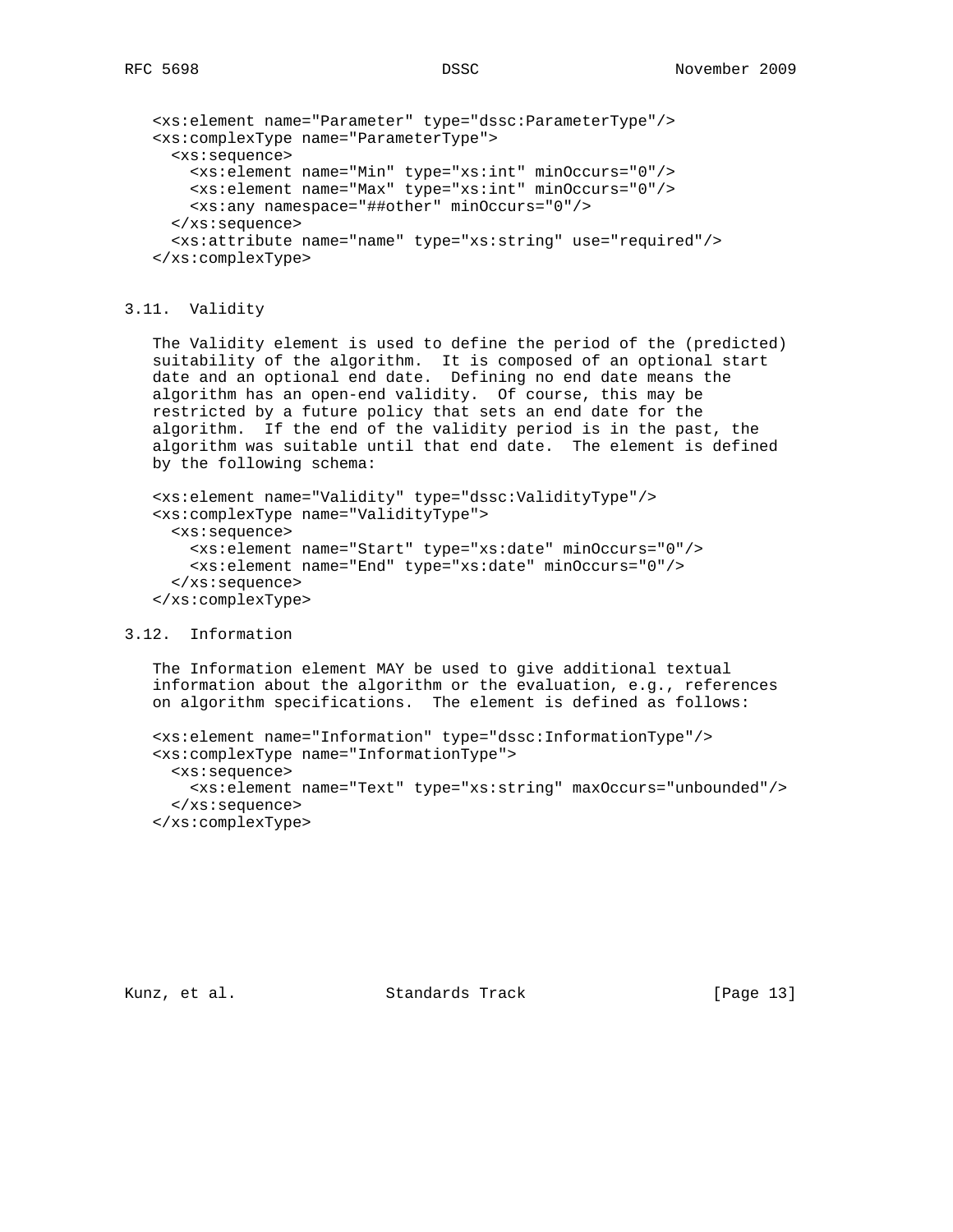#### 3.13. Signature

 The optional Signature element MAY be used to guarantee the integrity and authenticity of the policy. It is an XML signature specified in [RFC3275]. The signature MUST relate to the SecuritySuitabilityPolicy element. If the Signature element is set, the SecuritySuitabilityPolicy element MUST have the optional id attribute. This attribute MUST be used to reference the SecuritySuitabilityPolicy element within the Signature element. Since it is an enveloped signature, the signature MUST use the transformation algorithm identified by the following URI:

http://www.w3.org/2000/09/xmldsig#enveloped-signature

4. DSSC Policies

 DSSC policies MUST be expressed either in XML or ASN.1. However, in order to reach interoperability, DSSC policies SHOULD be published in both XML and ASN.1.

 In the case of XML, a DSSC policy is an XML document that MUST be well-formed and SHOULD be valid. XML-encoded DSSC policies MUST be based on XML 1.0 [W3C.REC-xml-20081126] and MUST be encoded using UTF-8 [RFC3629]. This specification makes use of XML namespaces [W3C.REC-xml-names-20060816] for identifying DSSC policies. The namespace URI for elements defined by this specification is a URN [RFC2141] using the namespace prefix "dssc". This URN is:

urn:ietf:params:xml:ns:dssc

 XML-encoded DSSC policies are identified with the MIME type "application/dssc+xml" and are instances of the XML schema [W3C.REC-xmlschema-1-20041028] defined in Appendix B.

 A file containing a DSSC policy in ASN.1 representation (for specification of ASN.1 refer to [CCITT.x208.1988], [CCITT.x209.1988], [CCITT.x680.2002] and [CCITT.x690.2002]) MUST contain only the DER encoding of one DSSC policy, i.e., there MUST NOT be extraneous header or trailer information in the file. ASN.1-based DSSC policies are identified with the MIME type "application/dssc+der". Appropriate ASN.1 modules are defined in Appendices C (1988-ASN.1 syntax) and D (1997-ASN.1 syntax).

Kunz, et al. Standards Track [Page 14]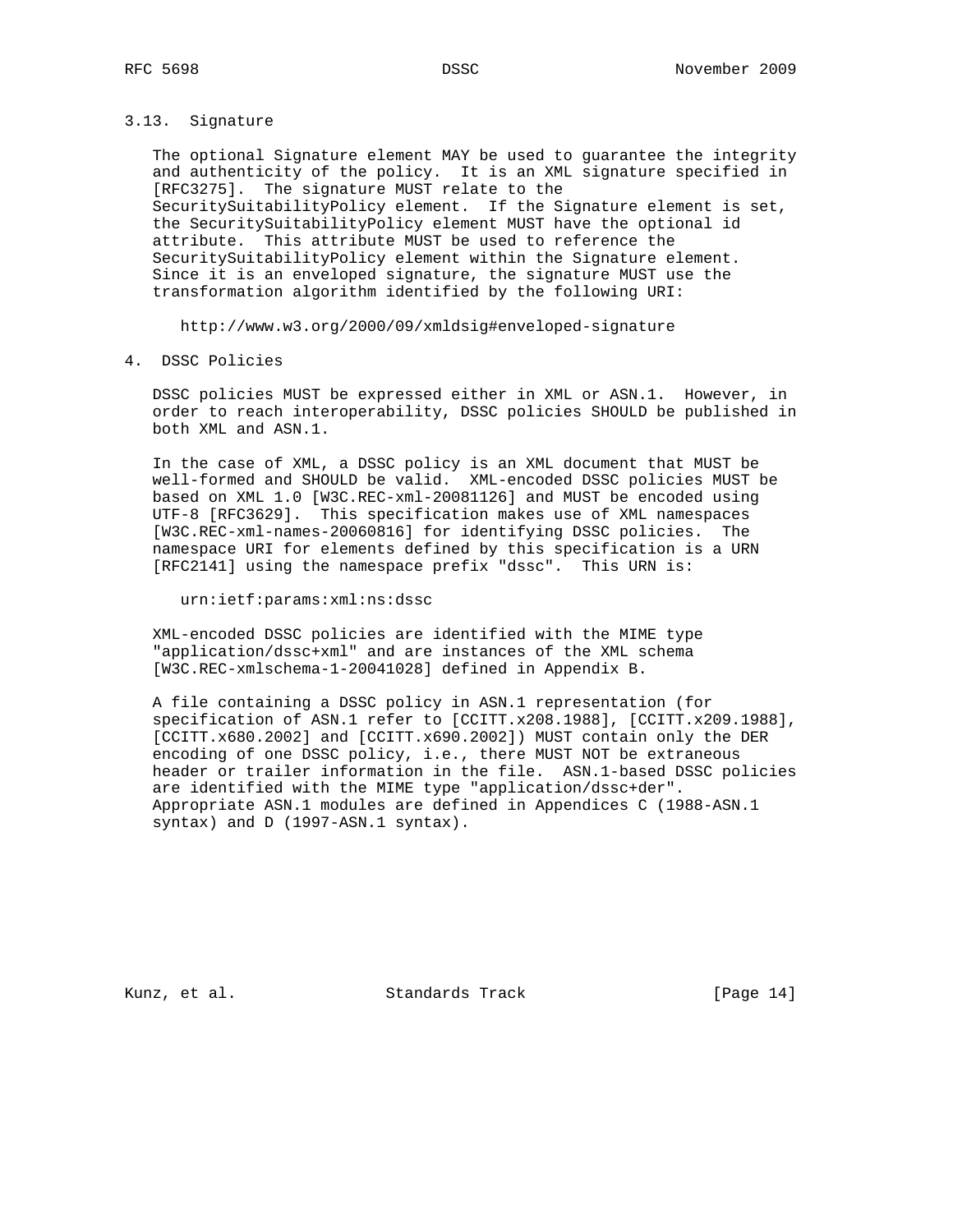# 5. Definition of Parameters

 This section defines the parameter names for the currently known public key algorithms. The following parameters also refer to cryptographic schemes based on these public key algorithms (e.g., the PKCS#1 v1.5 signature scheme SHA-256 with RSA [RFC3447]).

The parameter of RSA [RFC3447] SHOULD be named "moduluslength".

 The parameters for the Digital Signature Algorithm (DSA) [FIPS186-2] SHOULD be "plength" and "qlength".

 These parameter names have been registered by IANA (see Section 8). It may be necessary to register further algorithms not given in this section (in particular, future algorithms). The process for registering parameter names of further algorithms is described in Section 8. Publishers of policies SHOULD use these parameter names so that the correct interpretation is guaranteed.

6. Processing

 Evaluation of an algorithm's security suitability is described in three parts: verification of the policy, determination of algorithm validity, and evaluation of algorithm parameters, if any.

In the following sections, a process is described

- o to determine if an algorithm was suitable at a particular point of time, and
- o to determine until what time an algorithm was or will be suitable.
- 6.1. Inputs

 To determine the security suitability of an algorithm, the following information is required:

- o Policy
- o Current time
- o Algorithm identifier and parameter constraints (if associated)
- o Time of interest (optional). Providing no time of interest means determination of the validity end date of the algorithm.

Kunz, et al. Standards Track [Page 15]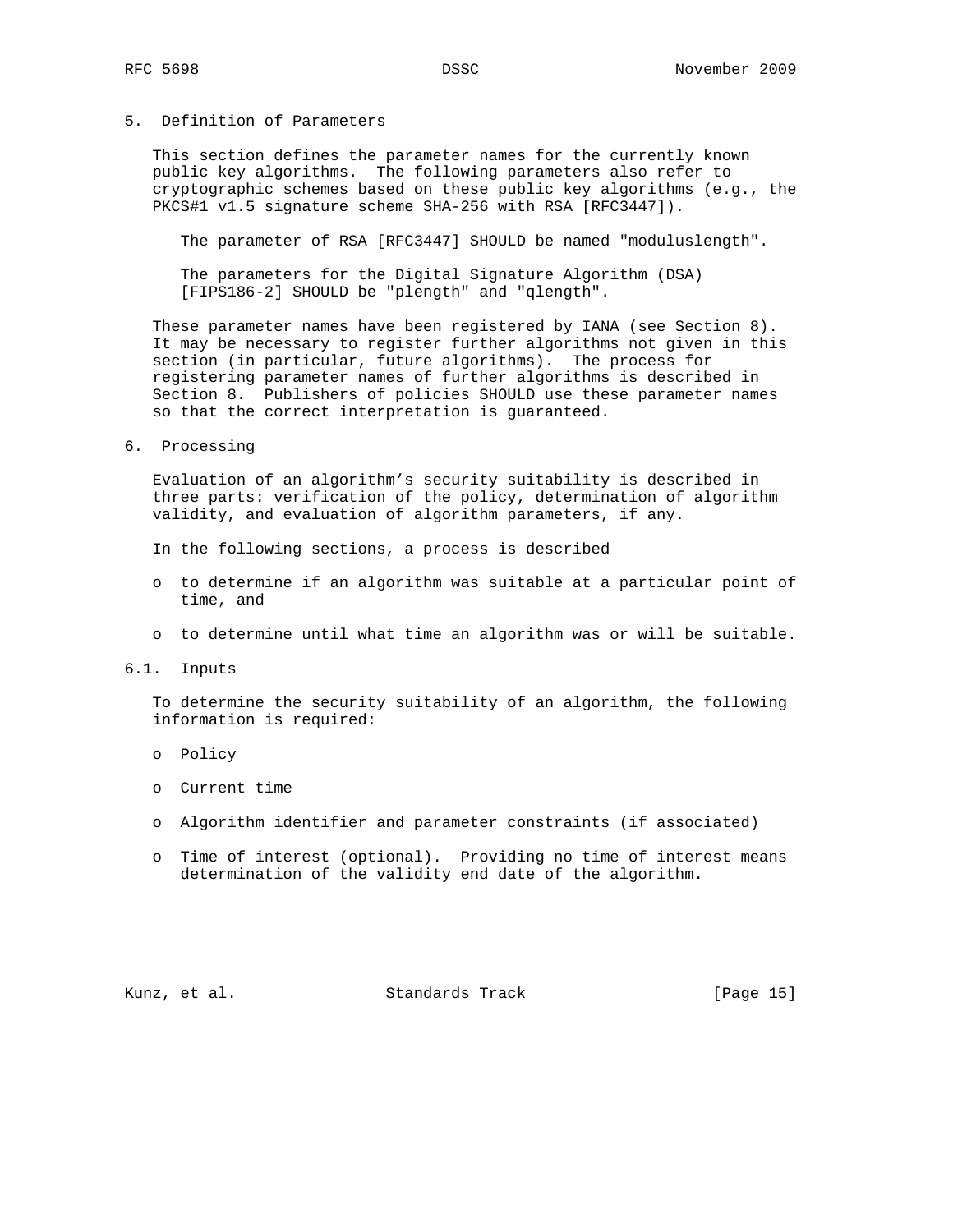## 6.2. Verify Policy

 The signature on the policy SHOULD be verified and a certification path from the policy signer's certificate to a current trust anchor SHOULD be constructed and validated [RFC5280]. The algorithms used to verify the digital signature and validate the certification path MUST be suitable per the contents of the policy being verified. If signature verification fails, certification path validation fails or an unsuitable algorithm is required to perform these checks, then the policy MUST be rejected.

 The nextUpdate time in the policy MUST be either greater than the current time or absent. If the nextUpdate time is less than the current time, the policy MUST be rejected.

#### 6.3. Algorithm Evaluation

 To determine the validity period of an algorithm, locate the Algorithm element in the policy that corresponds to the algorithm identifier provided as input. The Algorithm element is located by comparing the OID in the element to the OID included in the algorithm identifier provided as input.

 If no matching Algorithm element is found, then the algorithm is unknown.

 If the time of interest was provided as input, the validity of each Evaluation element MUST be checked in order to determine if the algorithm was suitable at the time of interest. For each Evaluation element:

- o Confirm the Start time is either less than the time of interest or absent. Discard the entry if the Start time is present and greater than the time of interest.
- o Confirm the End time is either greater than the time of interest or absent. Discard the entry if the End time is present and less than the time of interest.

 If all Evaluation elements were rejected, the algorithm is not suitable according to the policy.

 Any entries not rejected will be used for the evaluation of the parameters, if any.

Kunz, et al. Standards Track [Page 16]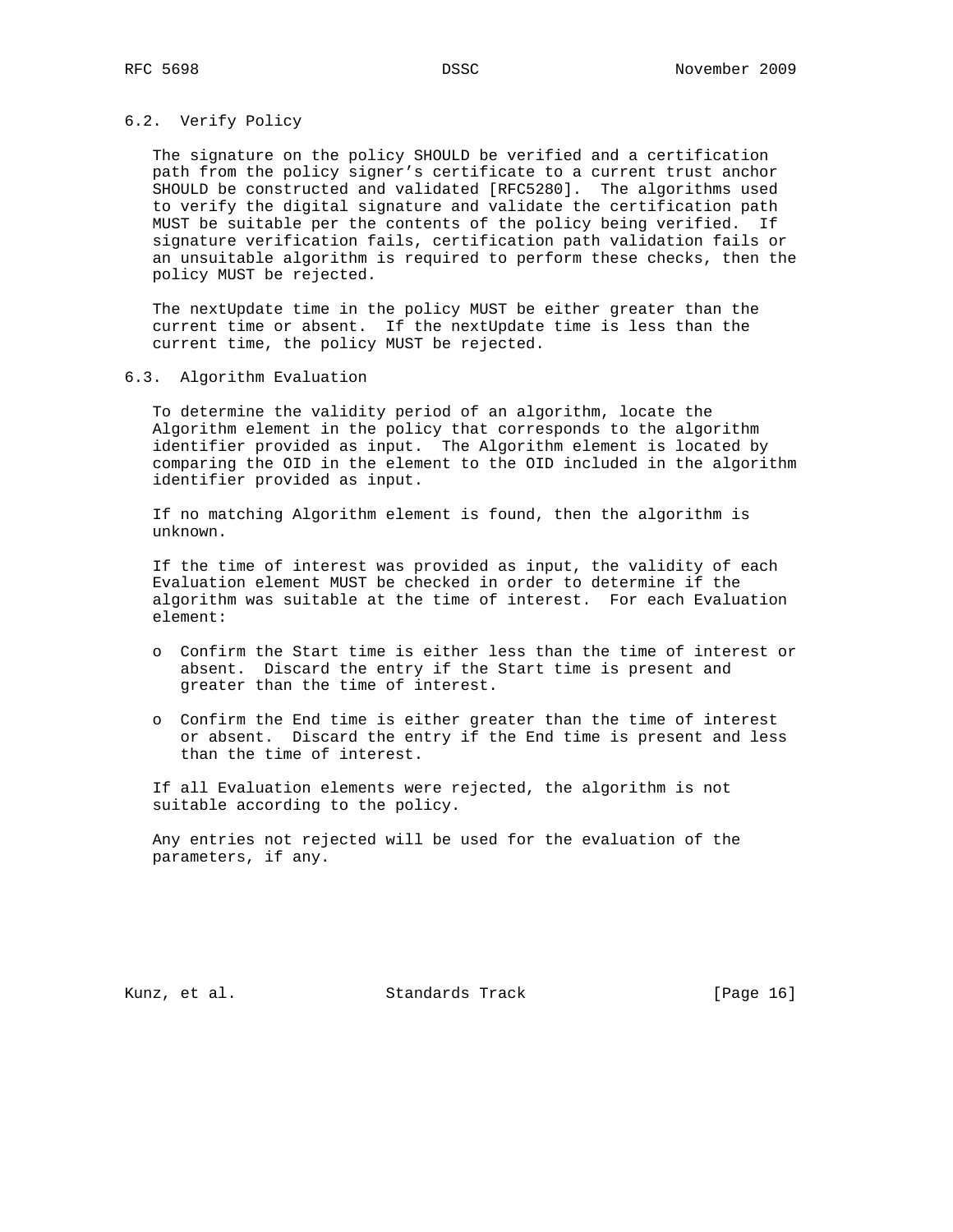# 6.4. Evaluation of Parameters

 Any necessary parameters of the entries not rejected MUST be evaluated within the context of the type and usage of the algorithm. Details of parameter evaluation are defined on a per-algorithm basis.

 To evaluate the parameters, the Parameter elements of each Evaluation element that has not been rejected in the process described in Section 6.3 MUST be checked. For each Parameter element:

- o Confirm that the parameter was provided as input. Discard the Evaluation element if the parameter does not match to any of the parameters provided as input.
- o If the Parameter element has a Min element, confirm that the parameter value is less than or equal to the corresponding parameter provided as input. Discard the Evaluation element if the parameter value does not meet the constraint.
- o If the Parameter element has a Max element, confirm that the parameter value is greater than or equal to the corresponding parameter provided as input. Discard the Evaluation element if the parameter value does not meet the constraint.
- o If the Parameter has another constraint, confirm that the value of the corresponding parameter provided as input meets this constraint. If it does not or if the constraint is unrecognized, discard the Evaluation element.

 If all Evaluation elements were rejected, the algorithm is not suitable according to the policy.

Any entries not rejected will be provided as output.

#### 6.5. Output

 If the algorithm is not in the policy, return an error "algorithm unknown".

 If no time of interest was provided as input, return the maximum End time of the Evaluation elements that were not discarded. If at least one End time of these Evaluation elements is absent, return "algorithm has an indefinite End time".

 Otherwise, if the algorithm is not suitable relative to the time of interest, return an error "algorithm unsuitable".

Kunz, et al. Standards Track [Page 17]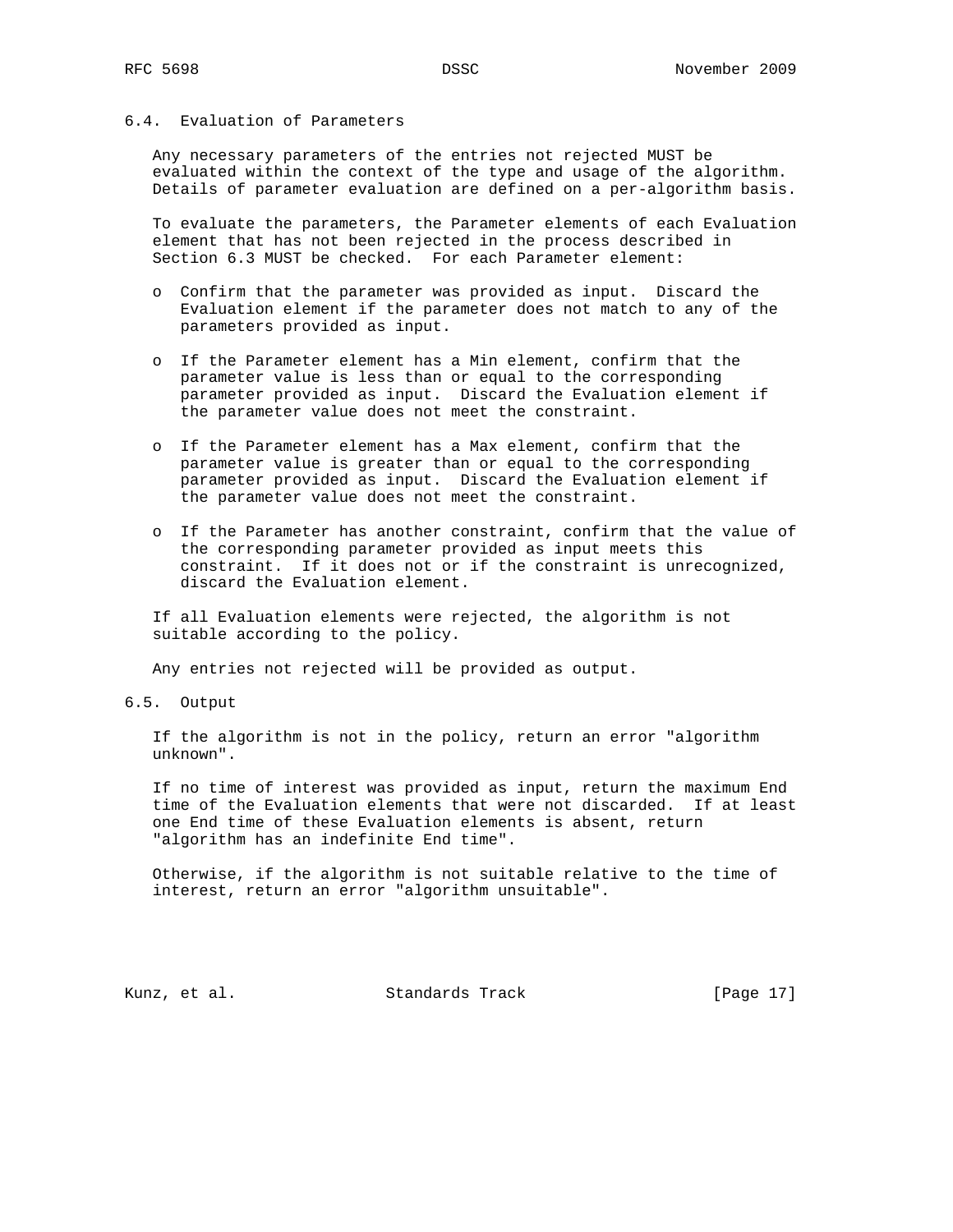If the algorithm is suitable relative to the time of interest, return the Evaluation elements that were not discarded.

7. Security Considerations

 The policy for an algorithm's security suitability has a great impact on the quality of the results of signature generation and verification operations. If an algorithm is incorrectly evaluated against a policy, signatures with a low probative force could be created or verification results could be incorrect. The following security considerations have been identified:

- 1. Publishers MUST ensure unauthorized manipulation of any security suitability is not possible prior to a policy being signed and published. There is no mechanism provided to revoke a policy after publication. Since the algorithm evaluations change infrequently, the lifespan of a policy should be carefully considered prior to publication.
- 2. Operators SHOULD only accept policies issued by a trusted publisher. Furthermore, the validity of the certificate used to sign the policy SHOULD be verifiable by Certificate Revocation List (CRL) [RFC5280] or Online Certificate Status Protocol (OCSP) [RFC2560]. The certificate used to sign the policy SHOULD be revoked if the algorithms used in this certificate are no longer suitable. It MUST NOT be possible to alter or replace a policy once accepted by an operator.
- 3. Operators SHOULD periodically check to see if a new policy has been published to avoid using obsolete policy information. For publishers, it is suggested not to omit the NextUpdate element in order to give operators a hint regarding when the next policy will be published.
- 4. When signing a policy, algorithms that are suitable according to this policy SHOULD be used.
- 5. The processing rule described in Section 6 is about one cryptographic algorithm independent of the use case. Depending upon the use case, an algorithm that is no longer suitable at the time of interest, does not necessarily mean that the data structure where it is used is no longer secure. For example, a signature has been made with an RSA signer's key of 1024 bits. This signature is timestamped with a timestamp token that uses an RSA key of 2048 bits, before an RSA key size of 1024 bits will be broken. The fact that the signature key of 1024 bits is no longer suitable at the time of interest does not mean that the

Kunz, et al. Standards Track [Page 18]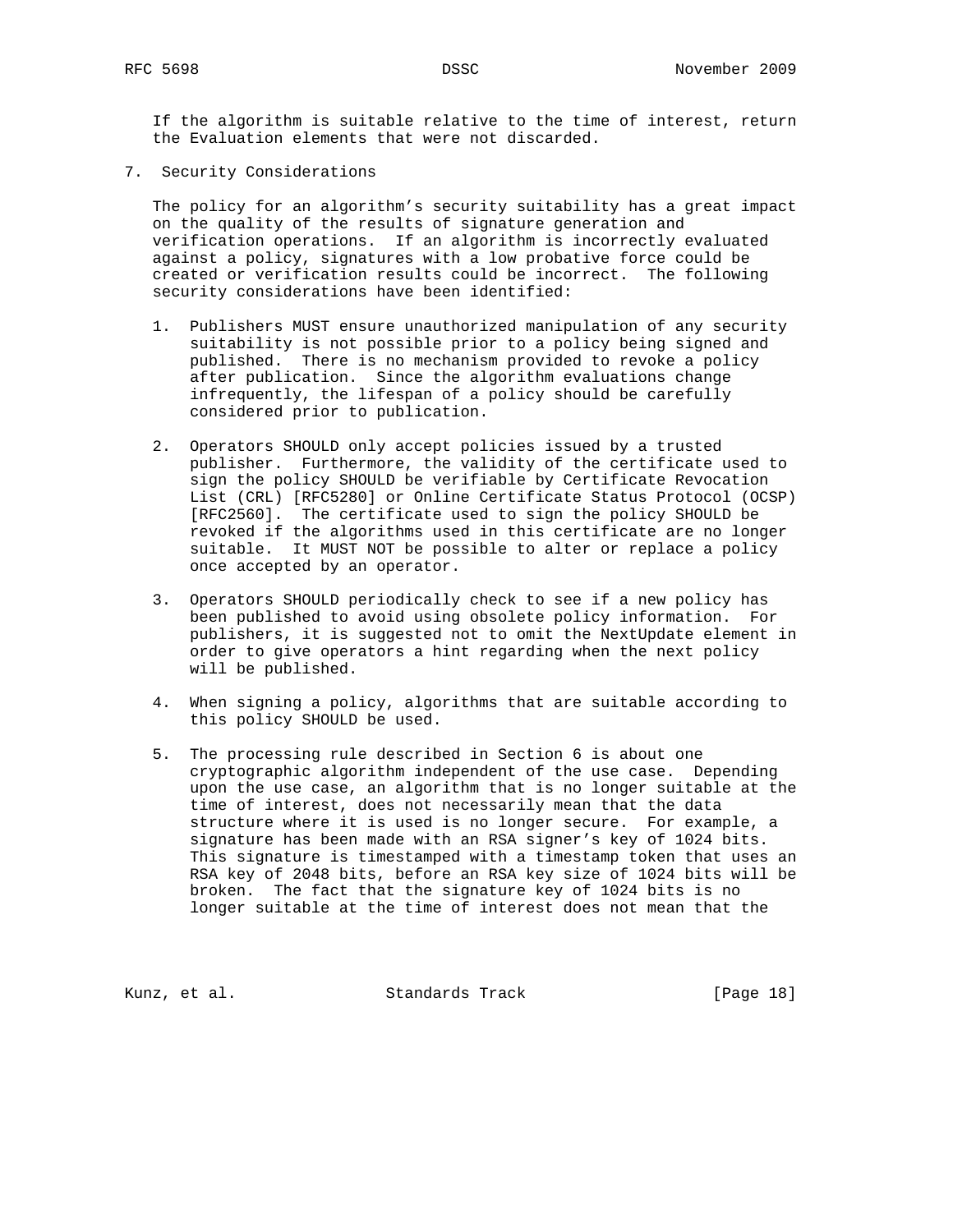whole data structure is no longer secure, if an RSA key size of 2048 bits is still suitable at the time of interest.

- 6. In addition to the key size considerations, other considerations must be applied, like whether a timestamp token has been provided by a trusted authority. This means that the simple use of a suitability policy is not the single element to consider when evaluating the security of a complex data structure that uses several cryptographic algorithms.
- 7. The policies described in this document are suitable to evaluate basic cryptographic algorithms, like public key or hash algorithms, as well as cryptographic schemes (e.g., the PKCS#1 v1.5 signature schemes [RFC3447]). But it MUST be kept in mind that a basic cryptographic algorithm that is suitable according to the policy does not necessarily mean that any cryptographic schemes based on this algorithm are also secure. For example, a signature scheme based on RSA must not necessarily be secure if RSA is suitable. In case of a complete signature verification, including validation of the certificate path, various algorithms have to be checked against the policy (i.e., signature schemes of signed data objects and revocation information, public key algorithms of the involved certificates, etc.). Thus, a policy SHOULD contain evaluations of public key and hash algorithms as well as of signature schemes.
- 8. Re-encrypting documents that were originally encrypted using an algorithm that is no longer suitable will not protect the semantics of the document if the document has been intercepted. However, for documents stored in an encrypted form, re-encryption must be considered, unless the document has lost its original value.

## 8. IANA Considerations

 This document defines the XML namespace "urn:ietf:params:xml:ns:dssc" according to the guidelines in [RFC3688]. This namespace has been registered in the IANA XML Registry.

 This document defines an XML schema (see Appendix B) according to the guidelines in [RFC3688]. This XML schema has been registered in the IANA XML Registry and can be identified with the URN "urn:ietf:params:xml:schema:dssc".

 This document defines the MIME type "application/dssc+xml". This MIME type has been registered by IANA under "MIME Media Types" according to the procedures of [RFC4288].

Kunz, et al. Standards Track [Page 19]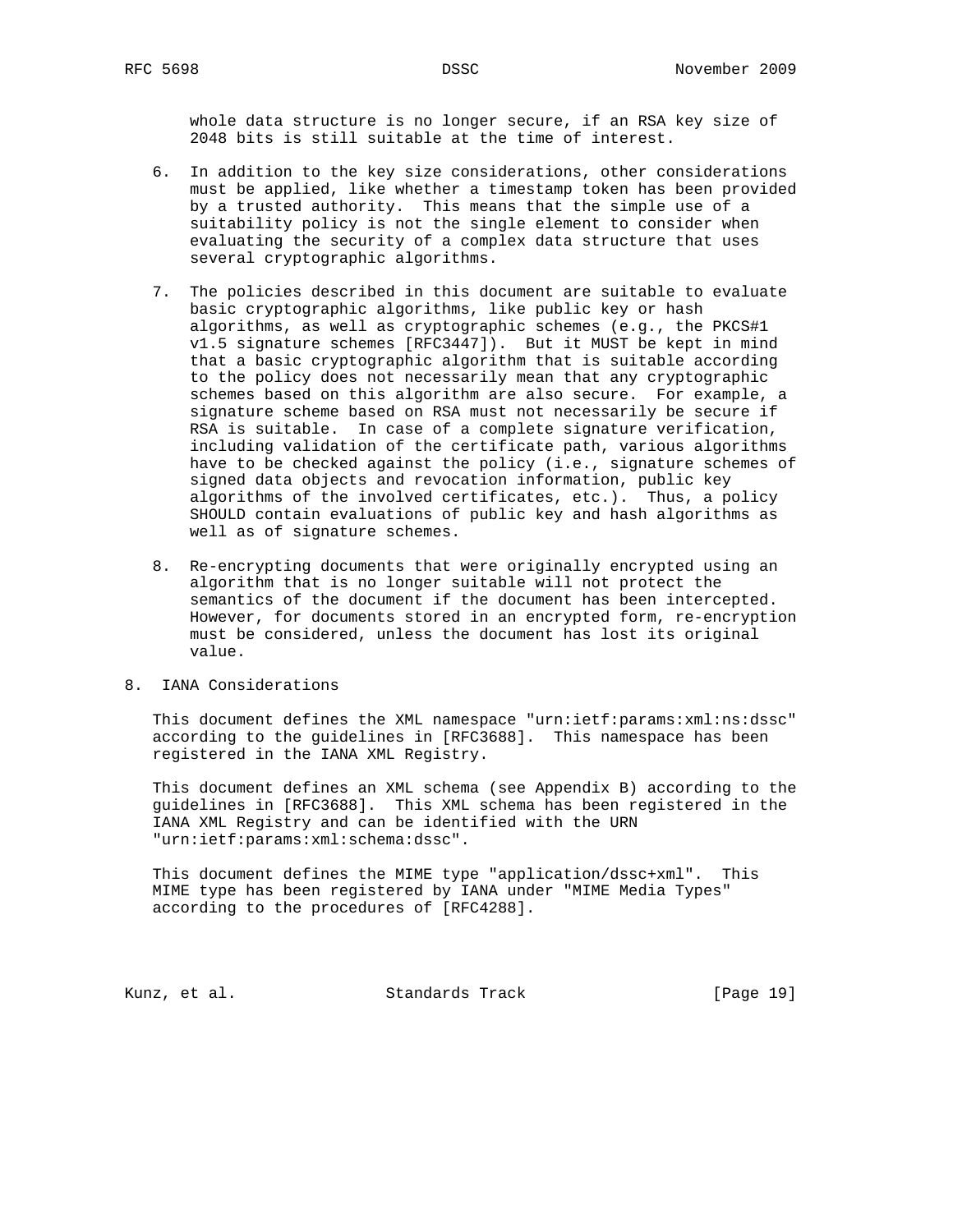Type name: application

Subtype name: dssc+xml

Required parameters: none

 Optional parameters: "charset" as specified for "application/xml" in [RFC3023].

 Encoding considerations: Same as specified for "application/xml" in [RFC3023].

 Security considerations: Same as specified for "application/xml" in Section 10 of [RFC3023]. For further security considerations, see Section 7 of this document.

 Interoperability considerations: Same as specified for "application/xml" in [RFC3023].

Published specification: This document.

 Applications that use this media: Applications for long-term archiving of signed data, applications for signing data / verifying signed data, and applications for encrypting / decrypting data.

Additional information:

Magic number(s): none

File extension(s): .xdssc

Macintosh file type code: "TEXT"

Object Identifiers: none

 Person to contact for further information: Thomas Kunz (thomas.kunz@sit.fraunhofer.de)

Intended usage: COMMON

Restrictions on usage: none

Author/Change controller: IETF

 This document defines the MIME type "application/dssc+der". This MIME type has been registered by IANA under "MIME Media Types" according to the procedures of [RFC4288].

Kunz, et al. Standards Track [Page 20]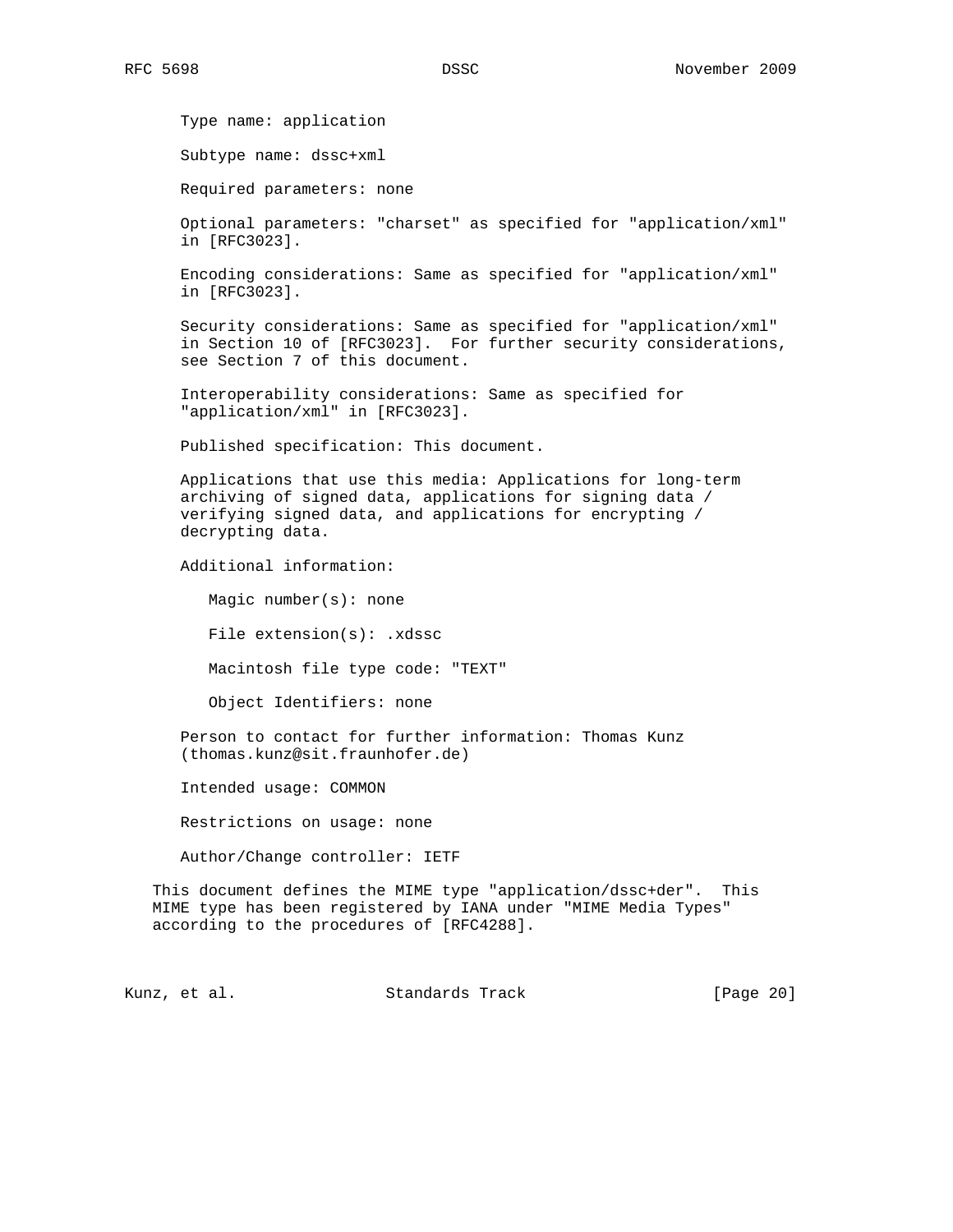Type name: application

Subtype name: dssc+der

Required parameters: none

Optional parameters: none

Encoding considerations: binary

Security considerations: See Section 7 of this document.

Interoperability considerations: none

Published specification: This document.

 Applications that use this media: Applications for long-term archiving of signed data, applications for signing data / verifying signed data, and applications for encrypting / decrypting data.

Additional information:

Magic number(s): none

File extension(s): .dssc

Macintosh file type code: none

Object Identifiers: none

 Person to contact for further information: Thomas Kunz (thomas.kunz@sit.fraunhofer.de)

Intended usage: COMMON

Restrictions on usage: none

Author/Change controller: IETF

 This specification creates a new IANA registry entitled "Data Structure for the Security Suitability of Cryptographic Algorithms (DSSC)". This registry contains two sub-registries entitled "Parameter Definitions" and "Cryptographic Algorithms". The policy for future assignments to the sub-registry "Parameter Definitions" is "RFC Required".

Kunz, et al. Standards Track [Page 21]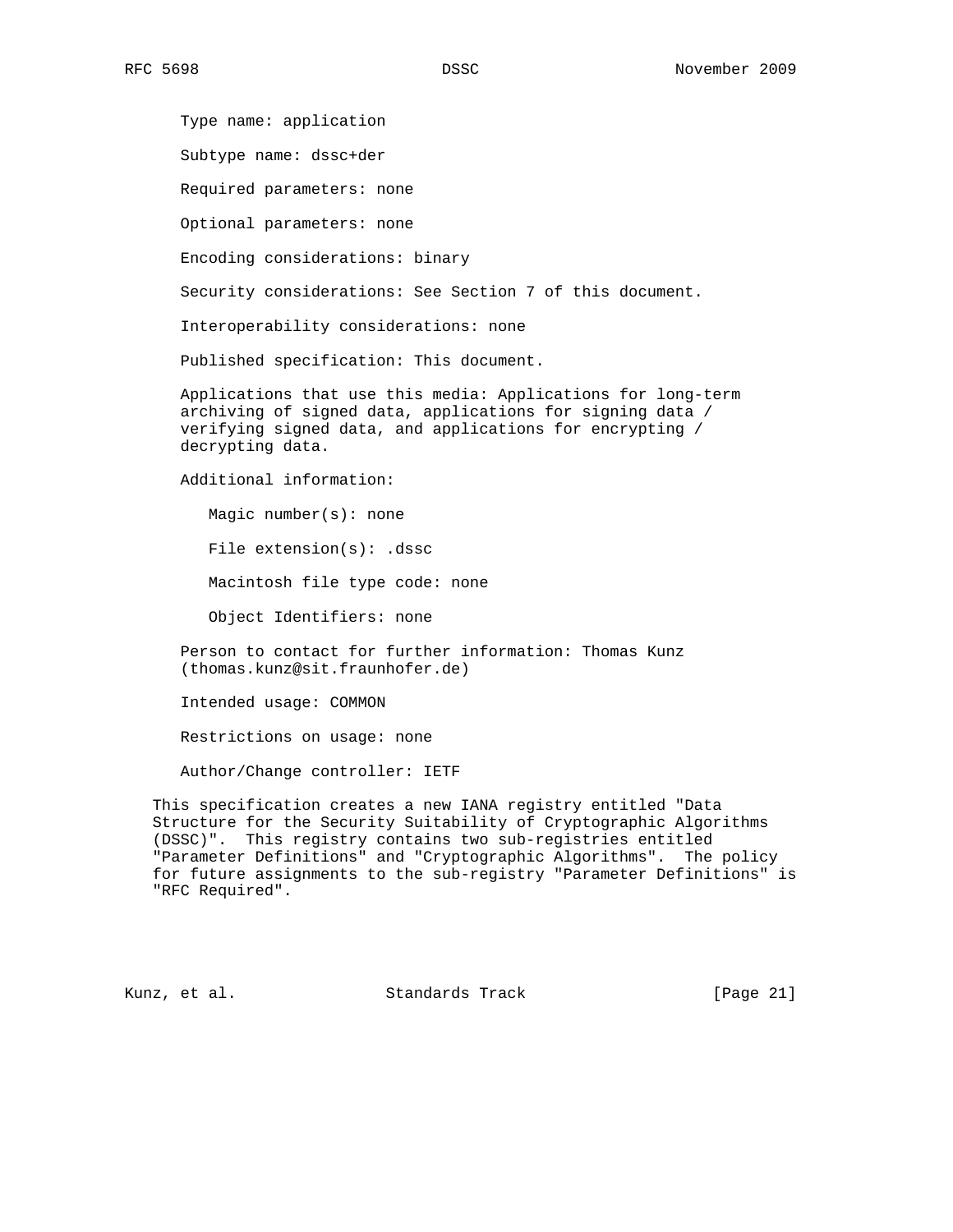The initial values for the "Parameter Definitions" sub-registry are:

| Value         | Description                   | Reference |
|---------------|-------------------------------|-----------|
|               |                               |           |
| moduluslength | Parameter for RSA             | RFC 5698  |
|               | (integer value)               |           |
| plength       | Parameter for DSA             | RFC 5698  |
|               | (integer value, used together |           |
|               | with parameter "glength")     |           |
| glength       | Parameter for DSA             | RFC 5698  |
|               | (integer value, used together |           |
|               | with parameter "plength")     |           |

 The sub-registry "Cryptographic Algorithms" contains textual names as well as Object Identifiers (OIDs) and Uniform Resource Identifiers (URIs) of cryptographic algorithms. It serves as assistance when creating a new policy. The policy for future assignments is "First Come First Served". When registering a new algorithm, the following information MUST be provided:

o The textual name of the algorithm.

- o The OID of the algorithm.
- o A reference to a publicly available specification that defines the algorithm and its identifiers.

Optionally, a URI MAY be provided if possible.

 The initial values for the "Cryptographic Algorithms" sub-registry are:

Kunz, et al. Standards Track [Page 22]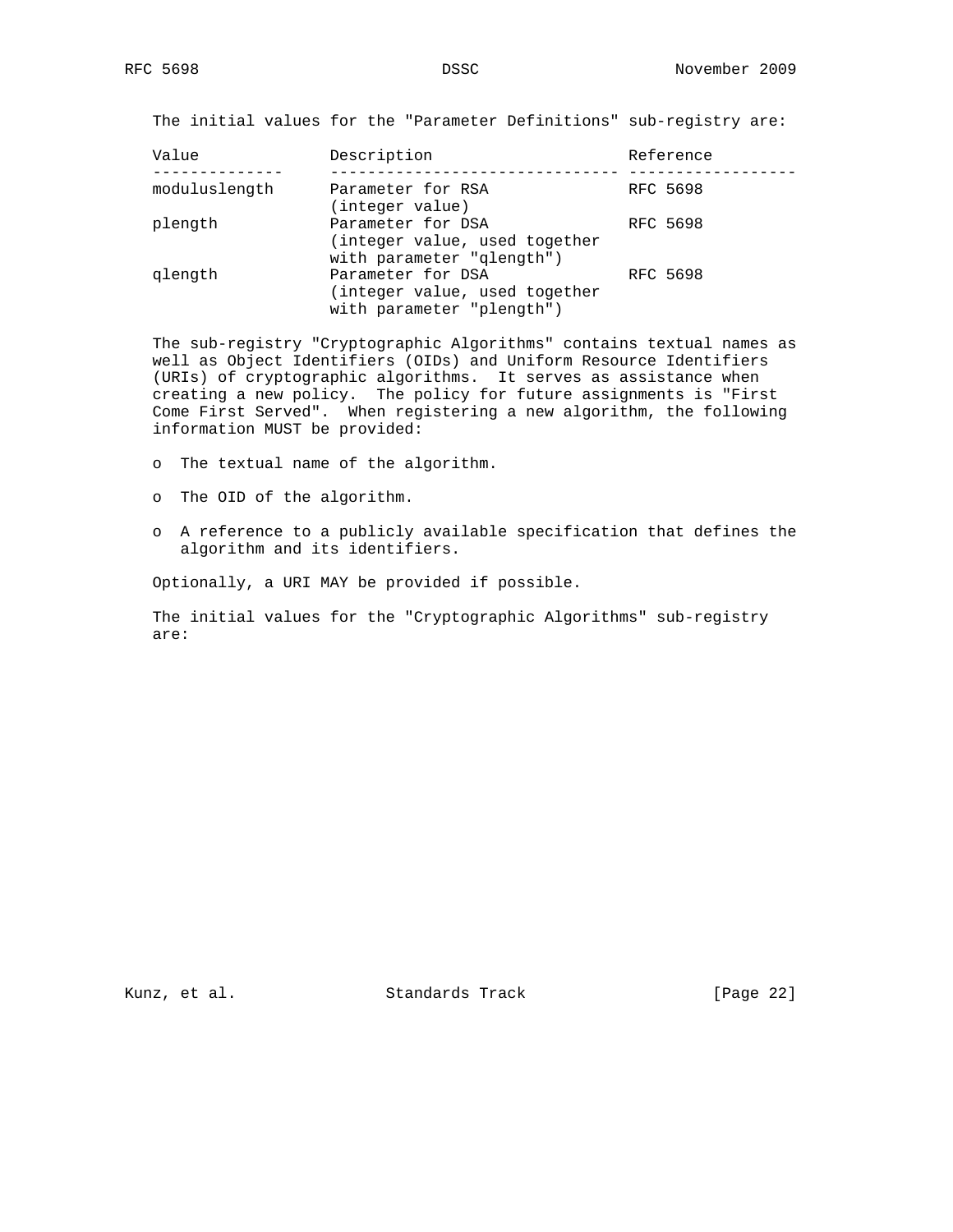| Name          |                         | OID / URI                                                                            | Reference              |
|---------------|-------------------------|--------------------------------------------------------------------------------------|------------------------|
| rsaEncryption |                         | 1.2.840.113549.1.1.1                                                                 | [RFC3447]              |
| dsa           |                         | 1.2.840.10040.4.1                                                                    | [RFC3279]              |
| md2           |                         | 1.2.840.113549.2.2                                                                   | [RFC3279]              |
| md 5          |                         | 1.2.840.113549.2.5<br>http://www.w3.org/2001/04/xmldsig-more#md5                     | [RFC3279]<br>[RFC4051] |
| $sha-1$       |                         | 1.3.14.3.2.26<br>http://www.w3.org/2000/09/xmldsig#shal                              | [RFC3279]<br>[RFC3275] |
| $sha-224$     |                         | 2.16.840.1.101.3.4.2.4<br>http://www.w3.org/2001/04/xmldsig-more#sha224              | [RFC4055]<br>[RFC4051] |
| $sha - 256$   |                         | 2.16.840.1.101.3.4.2.1                                                               | [RFC4055]              |
| $sha-384$     |                         | 2.16.840.1.101.3.4.2.2<br>http://www.w3.org/2001/04/xmldsig-more#sha384              | [RFC4055]<br>[RFC4051] |
| $sha - 512$   |                         | 2.16.840.1.101.3.4.2.3                                                               | [RFC4055]              |
|               | md2WithRSAEncryption    | 1.2.840.113549.1.1.2                                                                 | [RFC3443]              |
|               | md5WithRSAEncryption    | 1.2.840.113549.1.1.4<br>http://www.w3.org/2001/04/xmldsig-more#rsa-md5               | [RFC3443]<br>[RFC4051] |
|               | shalWithRSAEncryption   | 1.2.840.113549.1.1.5<br>http://www.w3.org/2000/09/xmldsig#rsa-shal                   | [RFC3443]<br>[RFC3275] |
|               | sha256WithRSAEncryption | 1.2.840.113549.1.1.11<br>http://www.w3.org/2001/04/xmldsig-more#rsa-sha256 [RFC4051] | [RFC3443]              |
|               | sha384WithRSAEncryption | 1.2.840.113549.1.1.12<br>http://www.w3.org/2001/04/xmldsig-more#rsa-sha384 [RFC4051] | [RFC3443]              |
|               | sha512WithRSAEncryption | 1.2.840.113549.1.1.13<br>http://www.w3.org/2001/04/xmldsig-more#rsa-sha512 [RFC4051] | [RFC3443]              |
| sha1WithDSA   |                         | 1.2.840.10040.4.3<br>http://www.w3.org/2000/09/xmldsig#dsa-shal                      | [RFC3279]<br>[RFC3275] |

Kunz, et al. Standards Track [Page 23]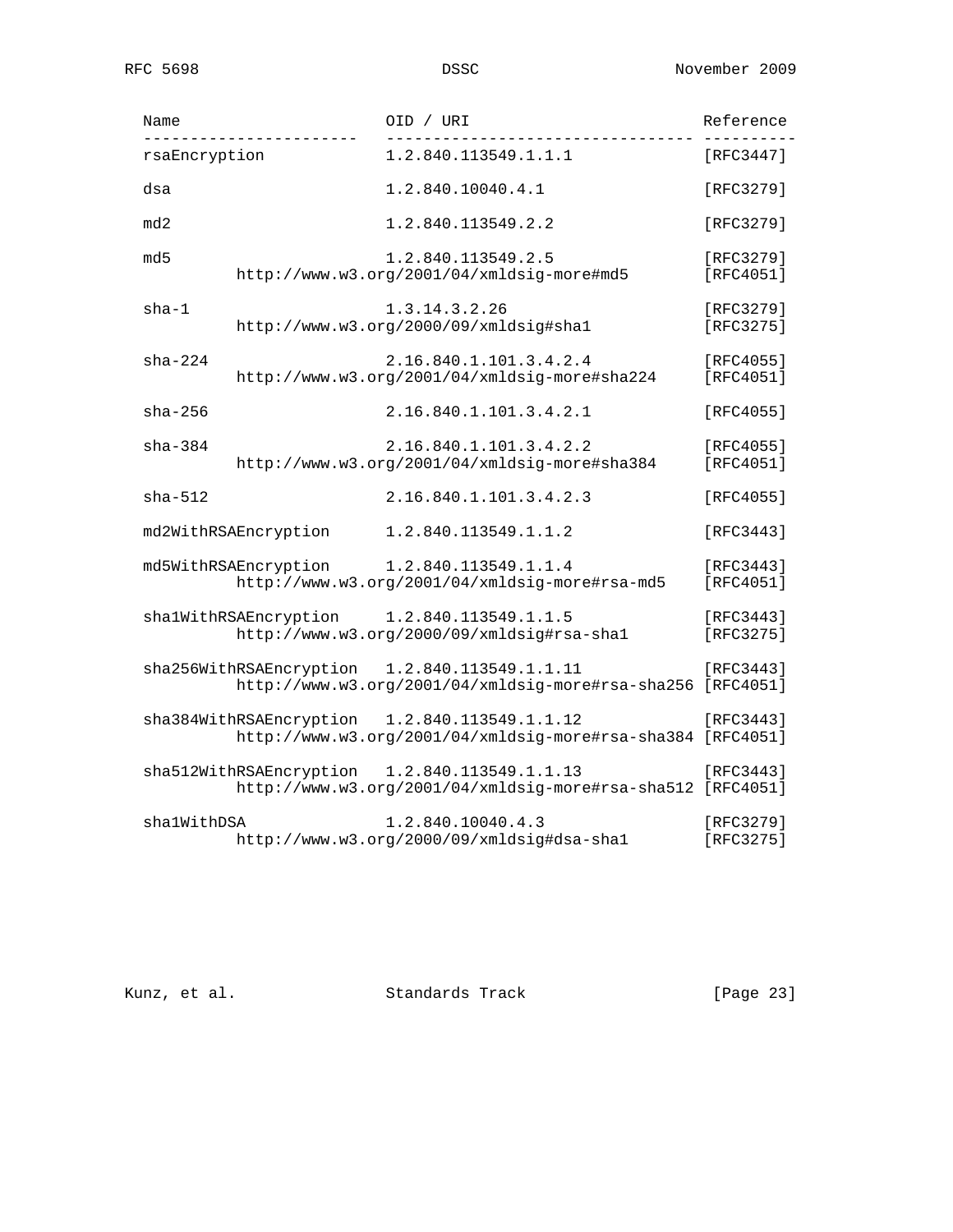# 9. References

9.1. Normative References

[CCITT.x680.2002]

 International Telephone and Telegraph Consultative Committee, "Abstract Syntax Notation One (ASN.1): Specification of basic notation", CCITT Recommendation X.680, July 2002.

[CCITT.x690.2002]

 International Telephone and Telegraph Consultative Committee, "AASN.1 encoding rules: Specification of basic encoding Rules (BER), Canonical encoding rules (CER) and Distinguished encoding rules (DER)", CCITT Recommendation X.690, July 2002.

- [RFC2119] Bradner, S., "Key words for use in RFCs to Indicate Requirement Levels", BCP 14, RFC 2119, March 1997.
- [RFC2141] Moats, R., "URN Syntax", RFC 2141, May 1997.
- [RFC2560] Myers, M., Ankney, R., Malpani, A., Galperin, S., and C. Adams, "X.509 Internet Public Key Infrastructure Online Certificate Status Protocol - OCSP", RFC 2560, June 1999.
- [RFC3023] Murata, M., St. Laurent, S., and D. Kohn, "XML Media Types", RFC 3023, January 2001.
- [RFC3275] Eastlake, D., Reagle, J., and D. Solo, "(Extensible Markup Language) XML-Signature Syntax and Processing", RFC 3275, March 2002.
- [RFC3629] Yergeau, F., "UTF-8, a transformation format of ISO 10646", STD 63, RFC 3629, November 2003.
- [RFC3688] Mealling, M., "The IETF XML Registry", BCP 81, RFC 3688, January 2004.
- [RFC4288] Freed, N. and J. Klensin, "Media Type Specifications and Registration Procedures", BCP 13, RFC 4288, December 2005.
- [RFC4998] Gondrom, T., Brandner, R., and U. Pordesch, "Evidence Record Syntax (ERS)", RFC 4998, August 2007.

Kunz, et al. Standards Track [Page 24]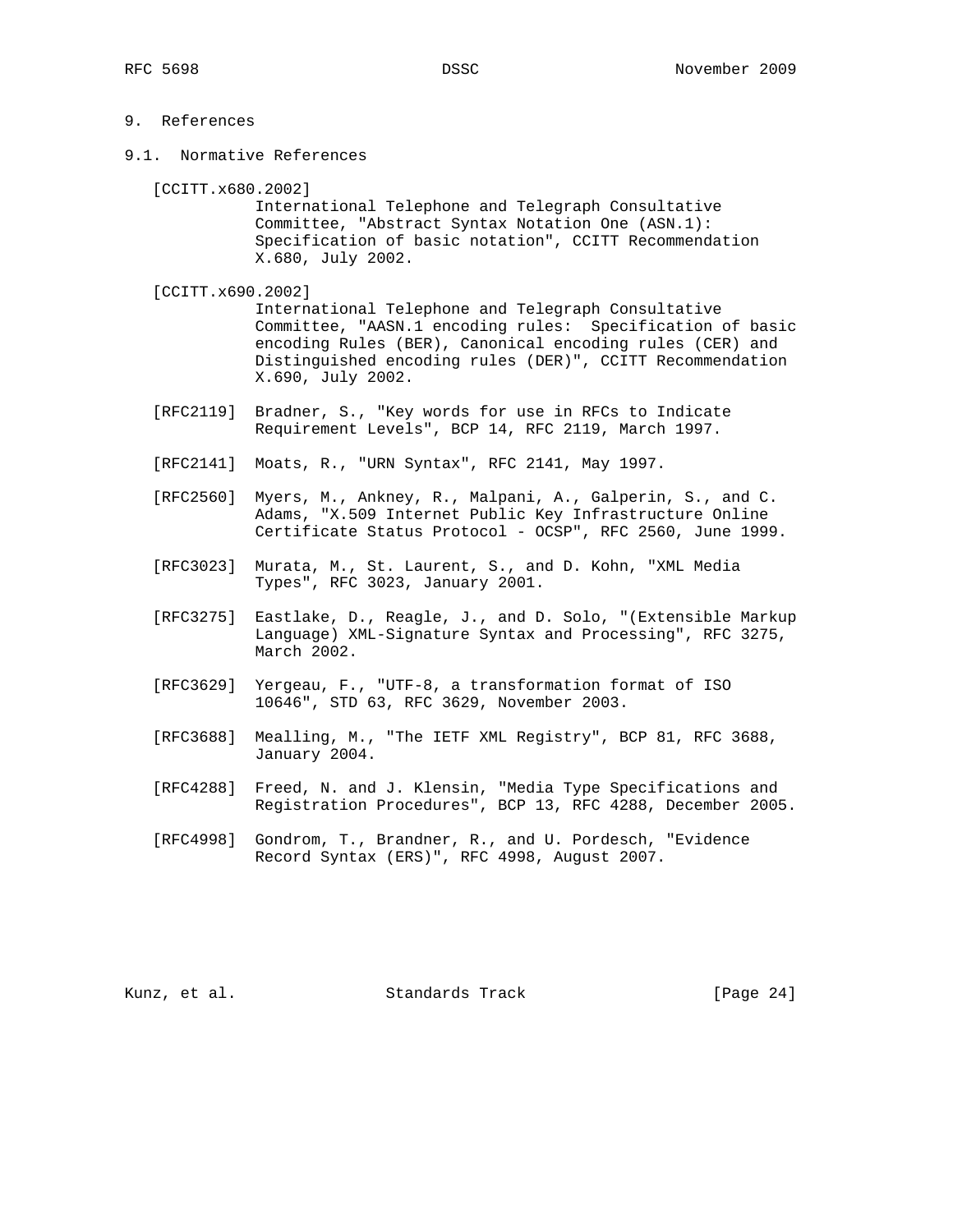- [RFC5280] Cooper, D., Santesson, S., Farrell, S., Boeyen, S., Housley, R., and W. Polk, "Internet X.509 Public Key Infrastructure Certificate and Certificate Revocation List (CRL) Profile", RFC 5280, May 2008.
- [RFC5646] Phillips, A. and M. Davis, "Tags for Identifying Languages", BCP 47, RFC 5646, September 2009.
- [RFC5652] Housley, R., "Cryptographic Message Syntax (CMS)", RFC 5652, September 2009.
- [W3C.REC-xml-20081126] Yergeau, F., Maler, E., Paoli, J., Sperberg-McQueen, C., and T. Bray, "Extensible Markup Language (XML) 1.0 (Fifth Edition)", World Wide Web Consortium Recommendation REC xml-20081126, November 2008, <http://www.w3.org/TR/2008/REC-xml-20081126>.
- [W3C.REC-xml-names-20060816]

 Layman, A., Hollander, D., Tobin, R., and T. Bray, "Namespaces in XML 1.0 (Second Edition)", World Wide Web Consortium Recommendation REC-xml-names-20060816, August 2006, <http://www.w3.org/TR/2006/REC-xml-names-20060816>.

[W3C.REC-xmlschema-1-20041028]

 Thompson, H., Beech, D., Mendelsohn, N., and M. Maloney, "XML Schema Part 1: Structures Second Edition", World Wide Web Consortium Recommendation REC-xmlschema-1-20041028, October 2004, <http://www.w3.org/TR/2004/REC-xmlschema-1-20041028>.

9.2. Informative References

[BNetzAg.2008]

 Federal Network Agency for Electricity, Gas, Telecommunications, Post and Railway, "Bekanntmachung zur elektronischen Signatur nach dem Signaturgesetz und der Signaturverordnung (Uebersicht ueber geeignete Algorithmen)", December 2007, <http://www.bundesnetzagentur.de/media/archive/12198.pdf>.

[CCITT.x208.1988]

 International Telephone and Telegraph Consultative Committee, "Specification of Abstract Syntax Notation One (ASN.1)", CCITT Recommendation X.208, November 1988.

Kunz, et al. Standards Track [Page 25]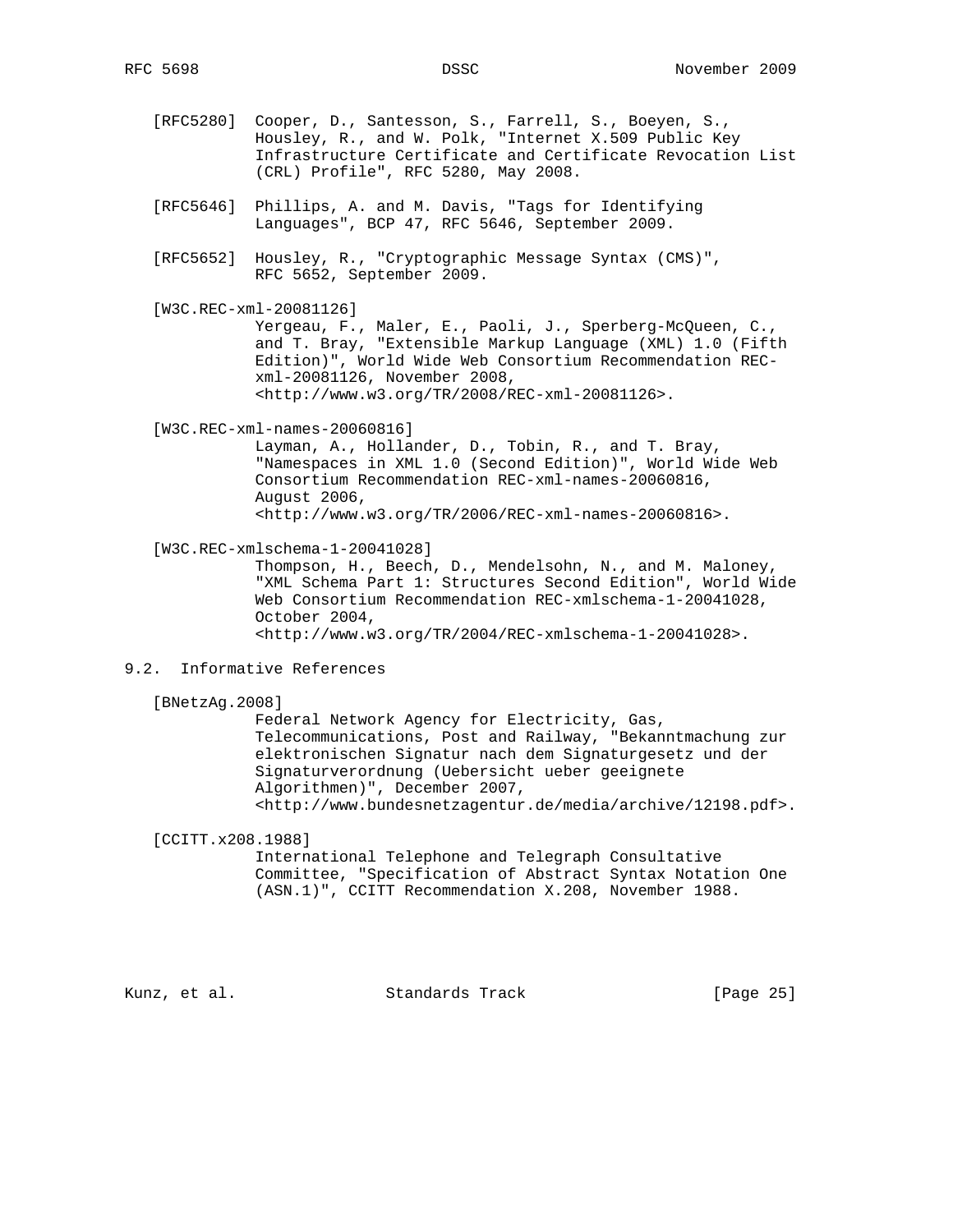[CCITT.x209.1988]

 International Telephone and Telegraph Consultative Committee, "Specification of Basic Encoding Rules for Abstract Syntax Notation One (ASN.1)", CCITT Recommendation X.209, November 1988.

[ETSI-TS101903]

 European Telecommunication Standards Institute (ETSI), "XML Advanced Electronic Signatures (XAdES)", ETSI TS 101 903 V1.3.2, March 2006.

[ETSI-TS102176-1-2005]

 European Telecommunication Standards Institute (ETSI), "Electronic Signatures and Infrastructures (ESI); "Algorithms and Parameters for Secure Electronic Signatures; Part 1: Hash functions and asymmetric algorithms"", ETSI TS 102 176-1 V2.0.0, November 2007.

[FIPS186-2]

 National Institute of Standards and Technology, "Digital Signature Standard (DSS)", FIPS PUB 186-2 with Change Notice, January 2000.

- [NIST.800-57-Part1.2006] National Institute of Standards and Technology, "Recommendation for Key Management - Part 1: General (Revised)", NIST 800-57 Part 1, May 2006.
- [RFC3279] Bassham, L., Polk, W., and R. Housley, "Algorithms and Identifiers for the Internet X.509 Public Key Infrastructure Certificate and Certificate Revocation List (CRL) Profile", RFC 3279, April 2002.
- [RFC3443] Agarwal, P. and B. Akyol, "Time To Live (TTL) Processing in Multi-Protocol Label Switching (MPLS) Networks", RFC 3443, January 2003.
- [RFC3447] Jonsson, J. and B. Kaliski, "Public-Key Cryptography Standards (PKCS) #1: RSA Cryptography Specifications Version 2.1", RFC 3447, February 2003.
- [RFC4051] Eastlake, D., "Additional XML Security Uniform Resource Identifiers (URIs)", RFC 4051, April 2005.

Kunz, et al. Standards Track [Page 26]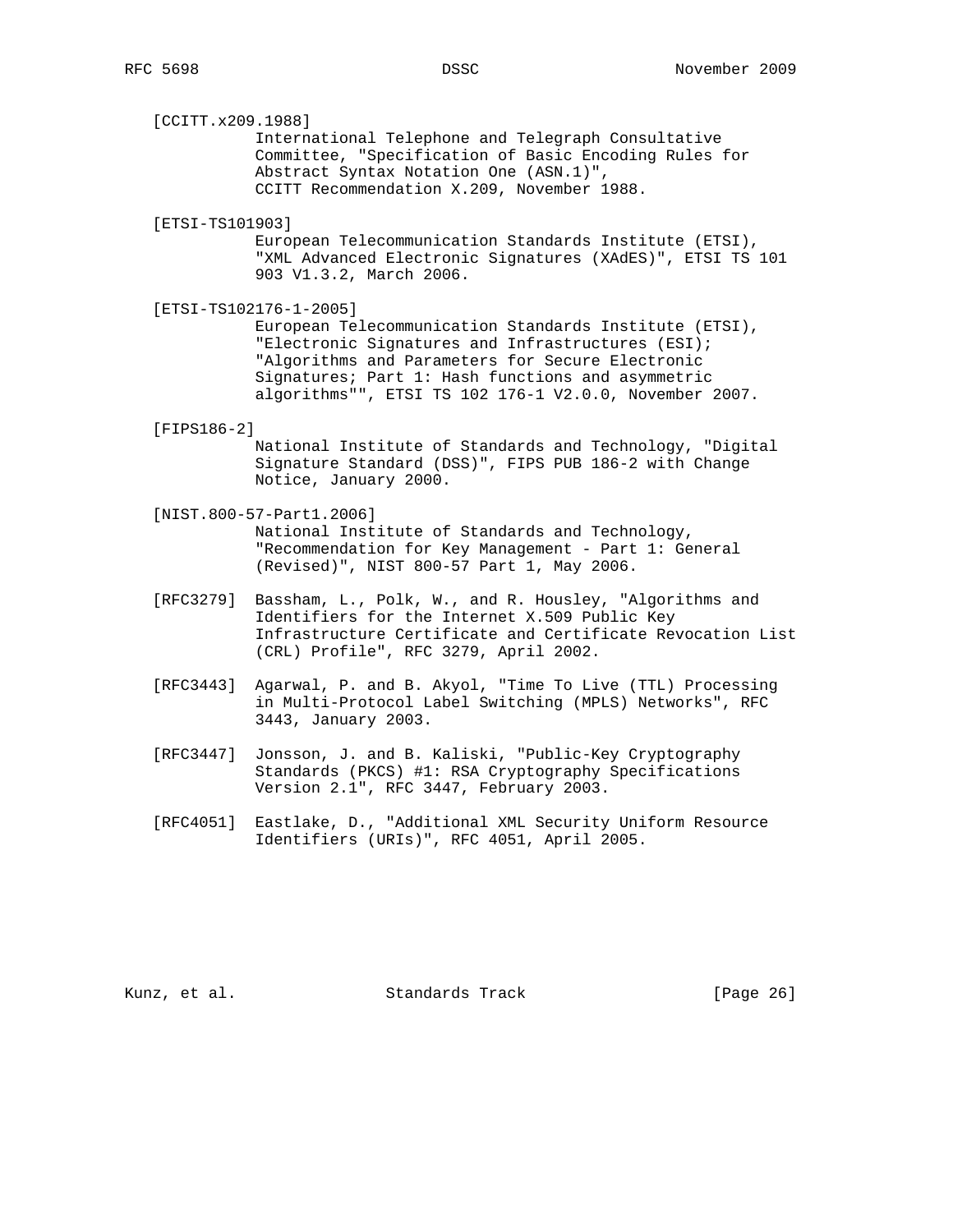- [RFC4055] Schaad, J., Kaliski, B., and R. Housley, "Additional Algorithms and Identifiers for RSA Cryptography for use in the Internet X.509 Public Key Infrastructure Certificate and Certificate Revocation List (CRL) Profile", RFC 4055, June 2005.
- [RFC4810] Wallace, C., Pordesch, U., and R. Brandner, "Long-Term Archive Service Requirements", RFC 4810, March 2007.

Kunz, et al. Standards Track [Page 27]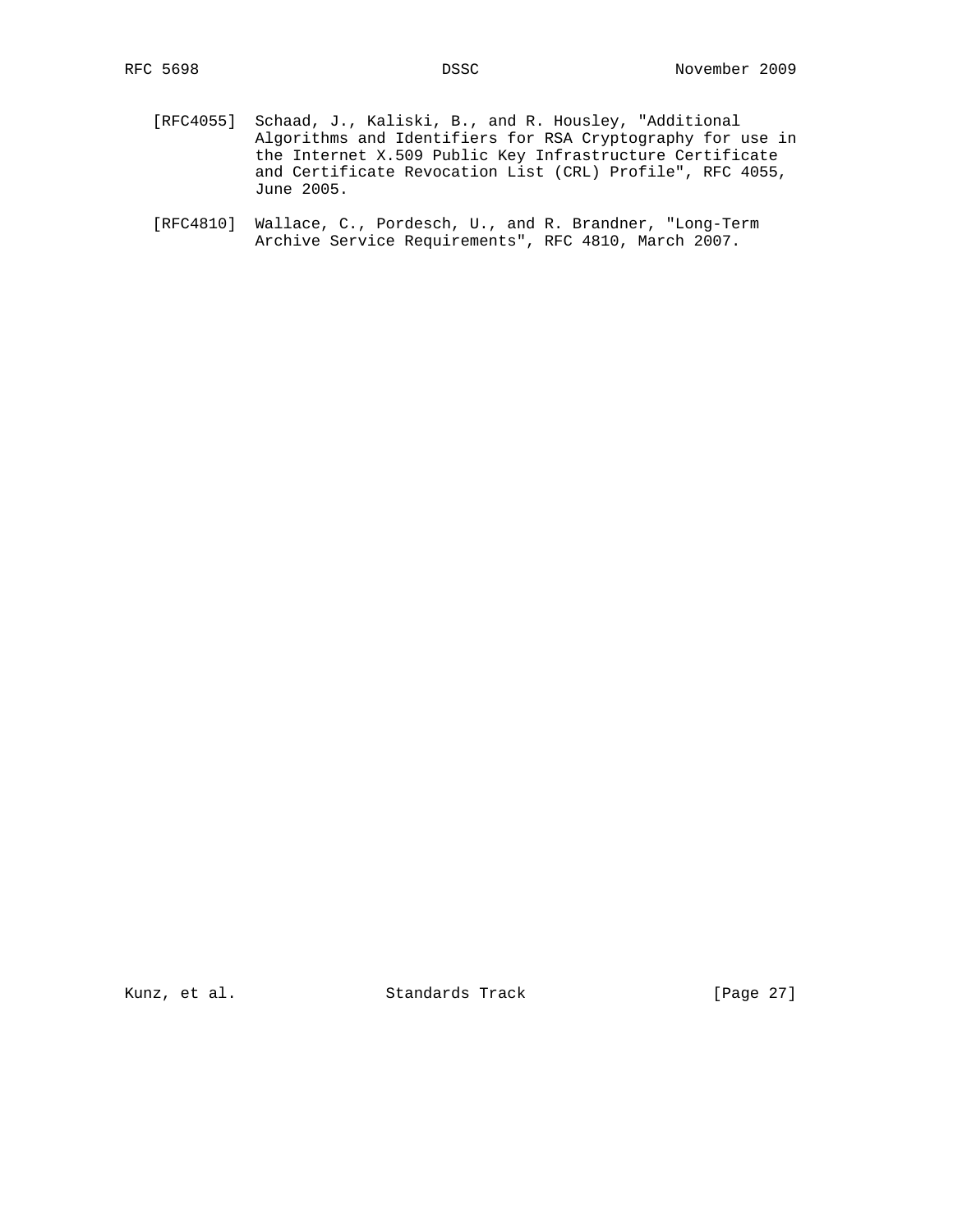Appendix A. DSSC and ERS

A.1. Verification of Evidence Records Using DSSC (Informative)

 This section describes the verification of an Evidence Record according to the Evidence Record Syntax (ERS, [RFC4998]), using the presented data structure.

 An Evidence Record contains a sequence of ArchiveTimeStampChains, which consist of ArchiveTimeStamps. For each ArchiveTimeStamp the hash algorithm used for the hash tree (digestAlgorithm) as well as the public key algorithm and hash algorithm in the timestamp signature have to be examined. The relevant date is the time information in the timestamp (date of issue). Starting with the first ArchiveTimeStamp, it has to be assured that:

- 1. The timestamp uses public key and hash algorithms that were suitable at the date of issue.
- 2. The hashtree was built with a hash algorithm that was suitable at the date of issue as well.
- 3. Algorithms for timestamp and hashtree in the preceding ArchiveTimeStamp must have been suitable at the issuing date of considered ArchiveTimeStamp.
- 4. Algorithms in the last ArchiveTimeStamp have to be suitable now.

 If the check of one of these items fails, this will lead to a failure of the verification.

A.2. Storing DSSC Policies in Evidence Records (Normative)

 This section describes how to store a policy in an Evidence Record. ERS provides the field cryptoInfos for the storage of additional verification data. For the integration of a security suitability policy in an Evidence Record, the following content types are defined for both ASN.1 and XML representation:

 DSSC\_ASN1 {iso(1) identified-organization(3) dod(6) internet(1) security(5) mechanisms(5)  $ltans(11) id-ct(1) id-ct-dssc-asn1(2)$ 

DSSC\_XML  ${iso(1)$  identified-organization(3) dod(6) internet(1) security(5) mechanisms(5)  $ltans(11) id-ct(1) id-ct-dssc-xml(3)$ 

Kunz, et al. Standards Track [Page 28]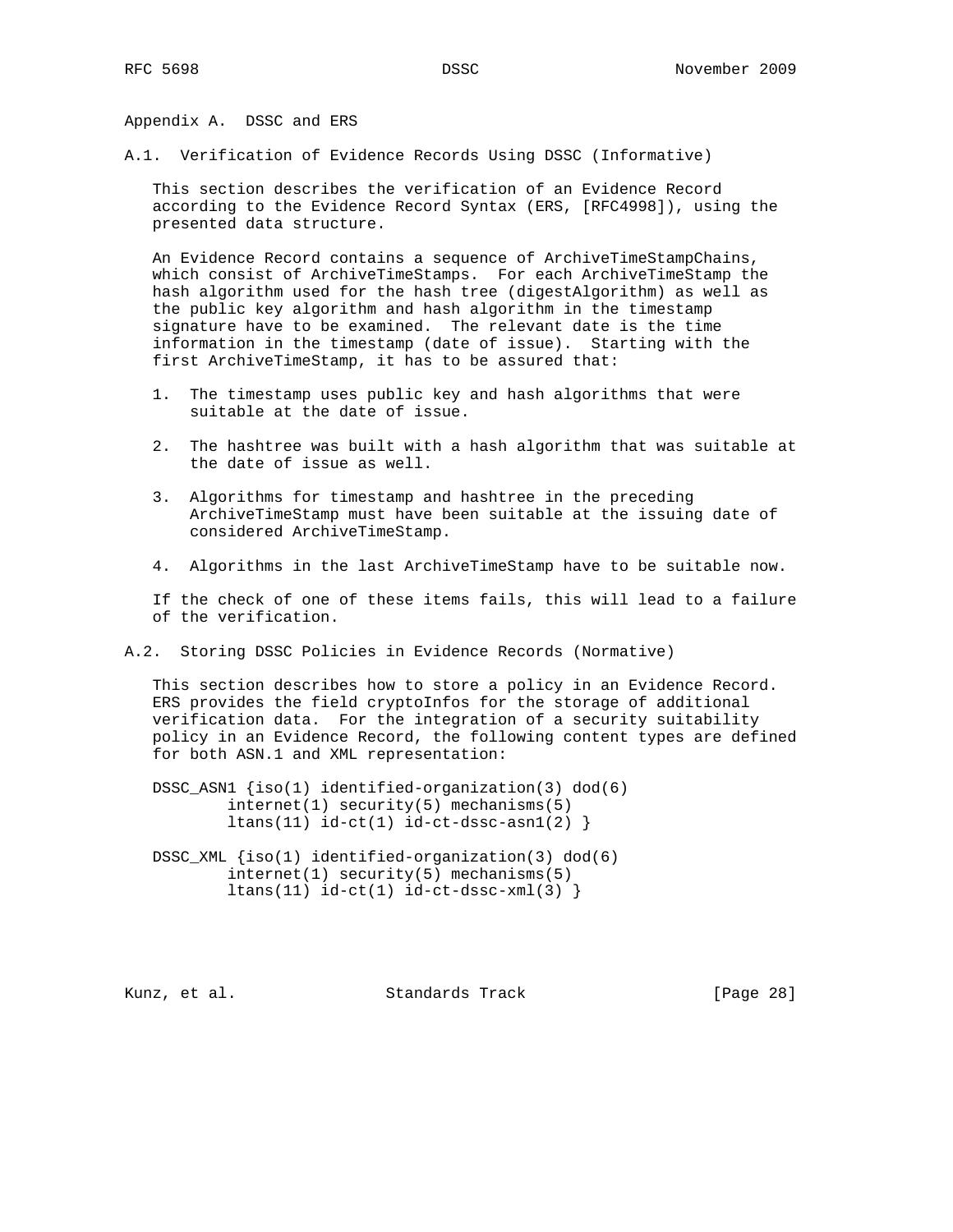```
Appendix B. XML Schema (Normative)
   <?xml version="1.0" encoding="UTF-8"?>
   <xs:schema xmlns:xs="http://www.w3.org/2001/XMLSchema"
              xmlns:dssc="urn:ietf:params:xml:ns:dssc"
              xmlns:ds="http://www.w3.org/2000/09/xmldsig#"
              targetNamespace="urn:ietf:params:xml:ns:dssc"
              elementFormDefault="qualified"
              attributeFormDefault="unqualified">
     <xs:import namespace="http://www.w3.org/XML/1998/namespace"
                schemaLocation="http://www.w3.org/2001/xml.xsd"/>
     <xs:import namespace="http://www.w3.org/2000/09/xmldsig#"
                schemaLocation="xmldsig-core-schema.xsd"/>
     <xs:element name="SecuritySuitabilityPolicy"
                 type="dssc:SecuritySuitabilityPolicyType"/>
     <xs:complexType name="SecuritySuitabilityPolicyType">
       <xs:sequence>
         <xs:element ref="dssc:PolicyName"/>
         <xs:element ref="dssc:Publisher"/>
         <xs:element name="PolicyIssueDate" type="xs:dateTime"/>
         <xs:element name="NextUpdate" type="xs:dateTime" minOccurs="0"/>
         <xs:element name="Usage" type="xs:string" minOccurs="0"/>
         <xs:element ref="dssc:Algorithm" maxOccurs="unbounded"/>
         <xs:element ref="ds:Signature" minOccurs="0"/>
       </xs:sequence>
       <xs:attribute name="version" type="xs:string" default="1"/>
       <xs:attribute name="lang" default="en"/>
       <xs:attribute name="id" type="xs:ID"/>
     </xs:complexType>
     <xs:element name="PolicyName" type="dssc:PolicyNameType"/>
     <xs:complexType name="PolicyNameType">
       <xs:sequence>
         <xs:element ref="dssc:Name"/>
         <xs:element ref="dssc:ObjectIdentifier" minOccurs="0"/>
         <xs:element ref="dssc:URI" minOccurs="0"/>
       </xs:sequence>
     </xs:complexType>
     <xs:element name="Publisher" type="dssc:PublisherType"/>
     <xs:complexType name="PublisherType">
       <xs:sequence>
         <xs:element ref="dssc:Name"/>
         <xs:element name="Address" type="xs:string" minOccurs="0"/>
         <xs:element ref="dssc:URI" minOccurs="0"/>
       </xs:sequence>
     </xs:complexType>
     <xs:element name="Name" type="xs:string"/>
     <xs:element name="ObjectIdentifier">
       <xs:simpleType>
```
Kunz, et al. Standards Track [Page 29]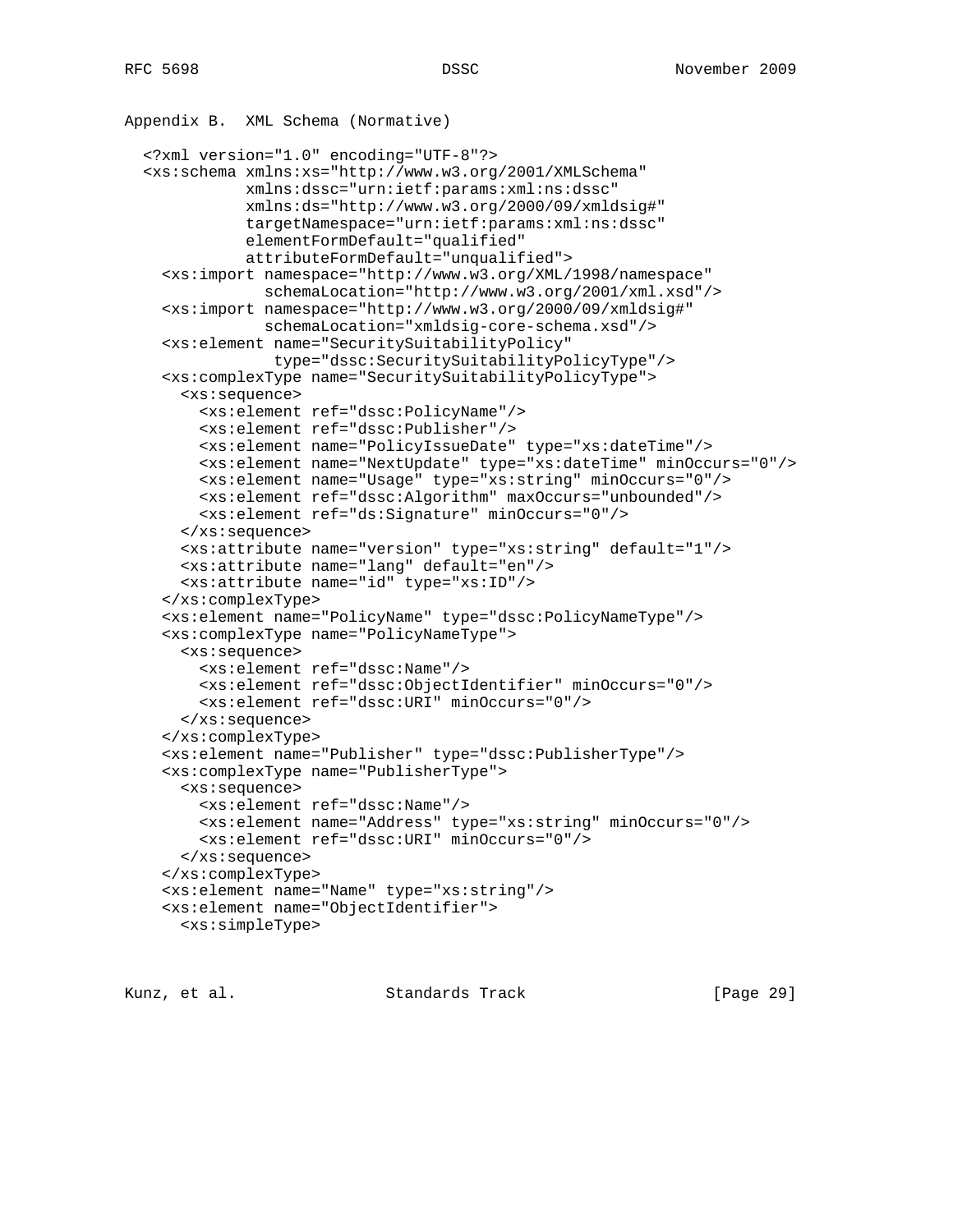```
 <xs:restriction base="xs:string">
     \langle x s :pattern value="(\{d+\}, )+\{d+\}"/>
     </xs:restriction>
  </xs:simpleType>
 </xs:element>
 <xs:element name="URI" type="xs:anyURI"/>
 <xs:element name="Algorithm" type="dssc:AlgorithmType"/>
 <xs:complexType name="AlgorithmType">
  <xs:sequence>
    <xs:element ref="dssc:AlgorithmIdentifier"/>
     <xs:element ref="dssc:Evaluation" maxOccurs="unbounded"/>
     <xs:element ref="dssc:Information" minOccurs="0"/>
     <xs:any namespace="##other" minOccurs="0"/>
  </xs:sequence>
 </xs:complexType>
 <xs:element name="AlgorithmIdentifier"
             type="dssc:AlgorithmIdentifierType"/>
 <xs:complexType name="AlgorithmIdentifierType">
  <xs:sequence>
    <xs:element ref="dssc:Name"/>
    <xs:element ref="dssc:ObjectIdentifier" maxOccurs="unbounded"/>
    <xs:element ref="dssc:URI" minOccurs="0" maxOccurs="unbounded"/>
  </xs:sequence>
 </xs:complexType>
 <xs:element name="Validity" type="dssc:ValidityType"/>
 <xs:complexType name="ValidityType">
  <xs:sequence>
     <xs:element name="Start" type="xs:date" minOccurs="0"/>
     <xs:element name="End" type="xs:date" minOccurs="0"/>
  </xs:sequence>
 </xs:complexType>
 <xs:element name="Information" type="dssc:InformationType"/>
 <xs:complexType name="InformationType">
  <xs:sequence>
     <xs:element name="Text" type="xs:string" maxOccurs="unbounded"/>
  </xs:sequence>
 </xs:complexType>
 <xs:element name="Evaluation" type="dssc:EvaluationType"/>
 <xs:complexType name="EvaluationType">
  <xs:sequence>
     <xs:element ref="dssc:Parameter" minOccurs="0"
                                       maxOccurs="unbounded"/>
    <xs:element ref="dssc:Validity"/>
     <xs:any namespace="##other" minOccurs="0"/>
  </xs:sequence>
 </xs:complexType>
 <xs:element name="Parameter" type="dssc:ParameterType"/>
 <xs:complexType name="ParameterType">
```
Kunz, et al. Standards Track [Page 30]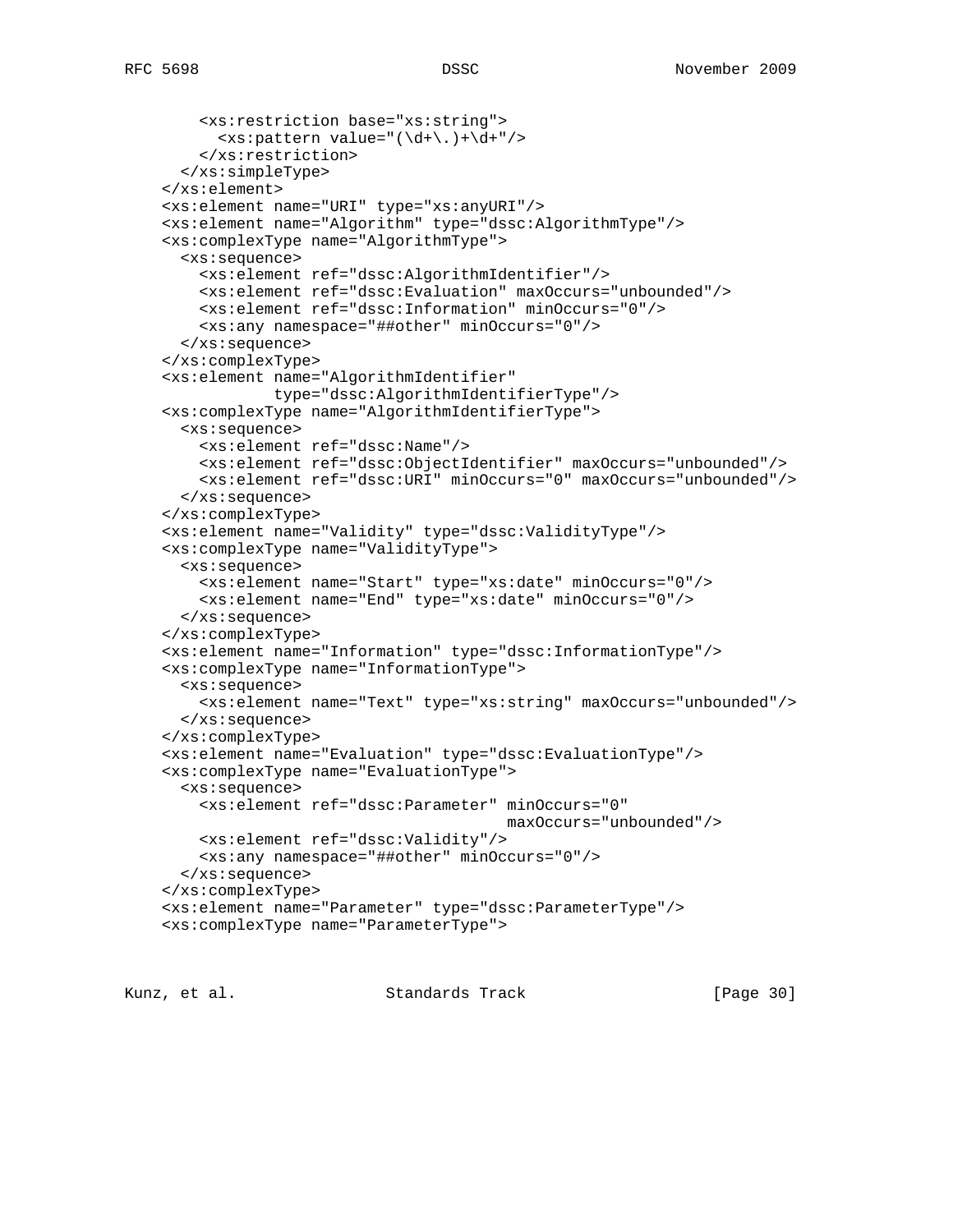```
 <xs:sequence>
         <xs:element name="Min" type="xs:int" minOccurs="0"/>
         <xs:element name="Max" type="xs:int" minOccurs="0"/>
         <xs:any namespace="##other" minOccurs="0"/>
       </xs:sequence>
       <xs:attribute name="name" type="xs:string" use="required"/>
     </xs:complexType>
   </xs:schema>
Appendix C. ASN.1 Module in 1988 Syntax (Informative)
   ASN.1-Module
   DSSC {iso(1) identified-organization(3) dod(6)
             internet(1) security(5) mechanisms(5)
             ltans(11) id-mod(0) id-mod-dssc88(6) id-mod-dssc88-v1(1) }
   DEFINITIONS IMPLICIT TAGS ::=
   BEGIN
    -- EXPORT ALL --
   IMPORTS
    -- Import from RFC 5280 [RFC5280]
    -- Delete following import statement
    -- if "new" types are supported
   UTF8String FROM PKIX1Explicit88
                { iso(1) identified-organization(3) dod(6)
                internet(1) security(5) mechanisms(5) pkix(7)
                mod(0) pkix1-explicit(18) }
    -- Import from RFC 5652 [RFC5652]
   ContentInfo FROM CryptographicMessageSyntax2004
               \{ iso(1) member-body(2) us(840) rsadsi(113549) pkcs(1) pkcs-9(9)
                smime(16) modules(0) cms-2004(24)}
    ;
   SecuritySuitabilityPolicy ::= ContentInfo
    -- contentType is id-signedData as defined in [RFC5652]
    -- content is SignedData as defined in [RFC5652]
    -- eContentType within SignedData is id-ct-dssc
    -- eContent within SignedData is TBSPolicy
```
Kunz, et al. Standards Track [Page 31]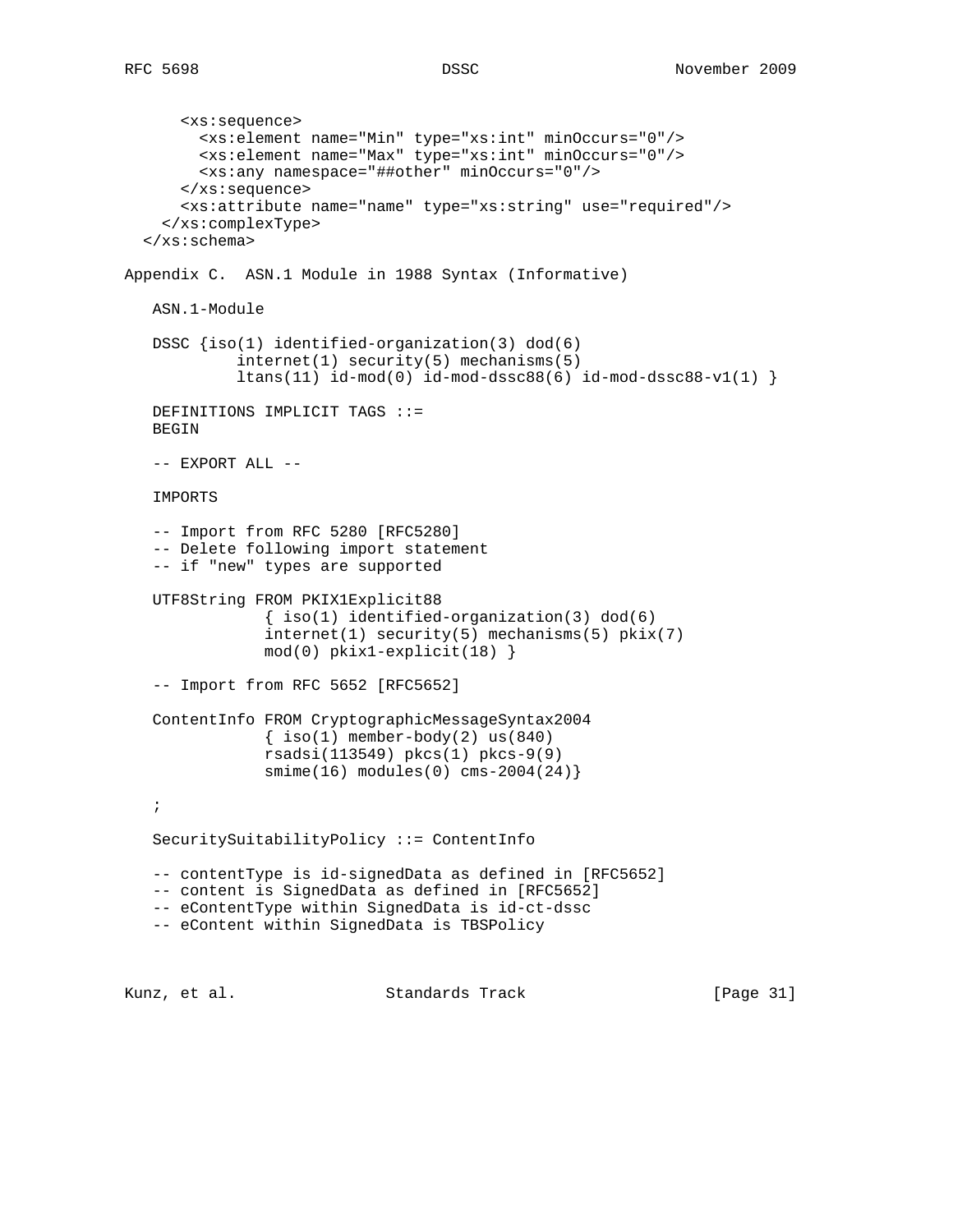```
 id-ct-dssc OBJECT IDENTIFIER ::= {
            iso(1) identified-organization(3) dod(6)
            internet(1) security(5) mechanisms(5)
            ltans(11) id-ct(1) id-ct-dssc-tbsPolicy(6) }
   TBSPolicy ::= SEQUENCE {
version \text{INTERER} DEFAULT \{v1(1)\}\,,
language UTF8String DEFAULT "en",
 policyName PolicyName,
 publisher Publisher,
 policyIssueDate GeneralizedTime,
 nextUpdate GeneralizedTime OPTIONAL,
usage CTF8String OPTIONAL,
 algorithms SEQUENCE OF Algorithm
   }
   PolicyName ::= SEQUENCE {
      name UTF8String,
      oid OBJECT IDENTIFIER OPTIONAL,
       uri IA5String OPTIONAL
   }
   Publisher ::= SEQUENCE {
      name UTF8String,
 address [0] UTF8String OPTIONAL,
 uri [1] IA5String OPTIONAL
   }
   Algorithm ::= SEQUENCE {
 algorithmIdentifier AlgID,
evaluations SEQUENCE OF Evaluation,
 information [0] SEQUENCE OF UTF8String OPTIONAL,
 other [1] Extension OPTIONAL
   }
 Extension ::= SEQUENCE {
extensionType OBJECT IDENTIFIER,
 extension ANY DEFINED BY extensionType
   }
   AlgID ::= SEQUENCE {
       name UTF8String,
       oid [0] SEQUENCE OF OBJECT IDENTIFIER,
      uri [1] SEQUENCE OF IA5String OPTIONAL
   }
  Evaluation ::= SEQUENCE \{ parameters [0] SEQUENCE OF Parameter OPTIONAL,
Kunz, et al. Standards Track [Page 32]
```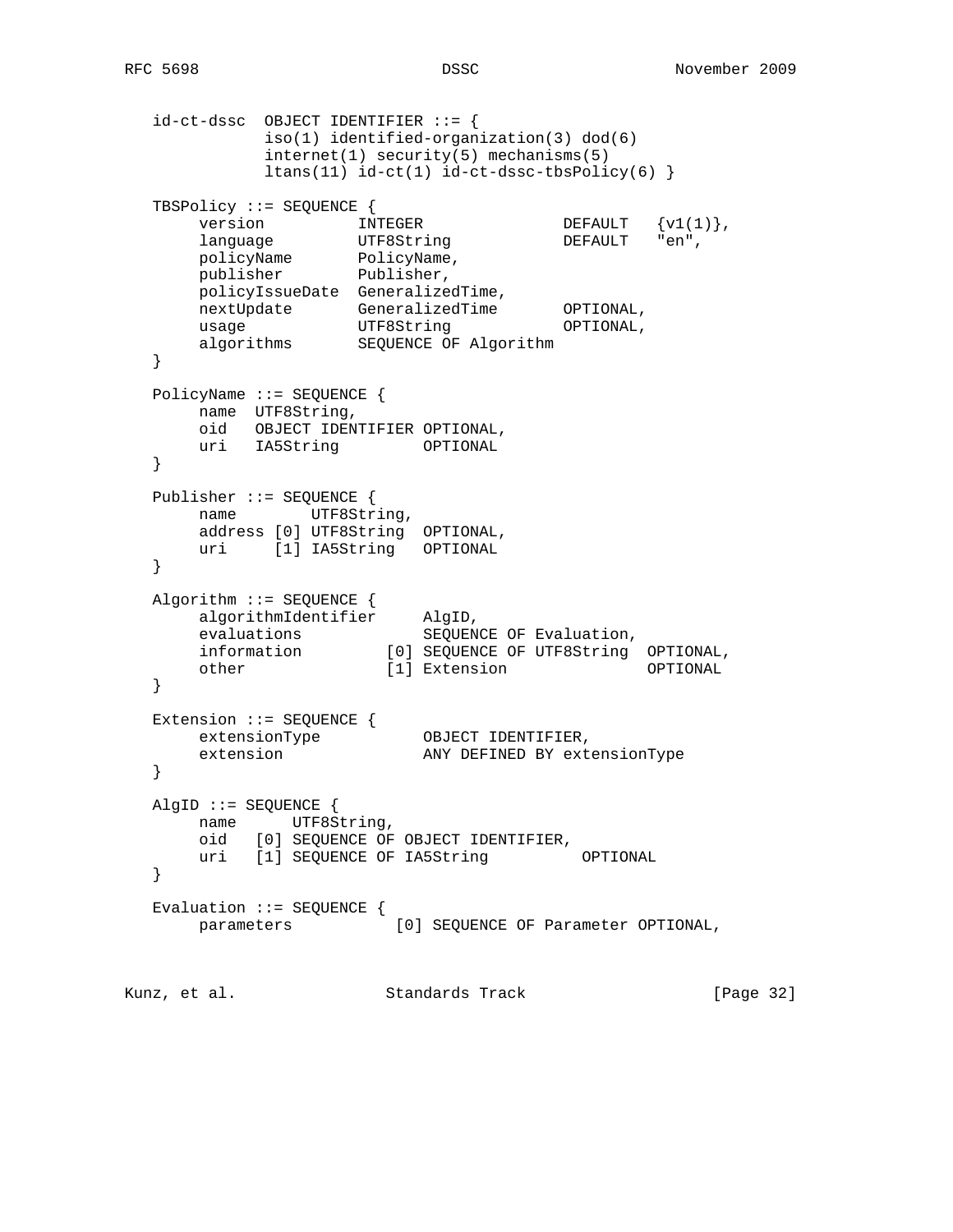```
validity [1] Validity,
 other [2] Extension OPTIONAL
   }
  Parameter ::= SEQUENCE {
      name UTF8String,
 min [0] INTEGER OPTIONAL,
 max [1] INTEGER OPTIONAL,
        other [2] Extension OPTIONAL
   }
   Validity ::= SEQUENCE {
        start [0] GeneralizedTime OPTIONAL,
       end [1] GeneralizedTime OPTIONAL
   }
   END
Appendix D. ASN.1 Module in 1997 Syntax (Normative)
   ASN.1-Module
   DSSC {iso(1) identified-organization(3) dod(6)
            internet(1) security(5) mechanisms(5)
           ltans(11) id-mod(0) id-mod-dssc(7) id-mod-dssc-v1(1) DEFINITIONS IMPLICIT TAGS ::=
   BEGIN
   -- EXPORT ALL --
   IMPORTS
   -- Import from RFC 5280 [RFC5280]
   -- Delete following import statement
   -- if "new" types are supported
   UTF8String FROM PKIX1Explicit88
              \{ iso(1) <i>identified-organization(3) <math> dod(6)</math> internet(1) security(5) mechanisms(5) pkix(7)
              mod(0) pkix1-explicit(18) }
   -- Import from RFC 5652 [RFC5652]
   ContentInfo FROM CryptographicMessageSyntax2004
              \{ iso(1) member-body(2) us(840) rsadsi(113549) pkcs(1) pkcs-9(9)
              smime(16) modules(0) cms-2004(24)}
Kunz, et al. Standards Track [Page 33]
```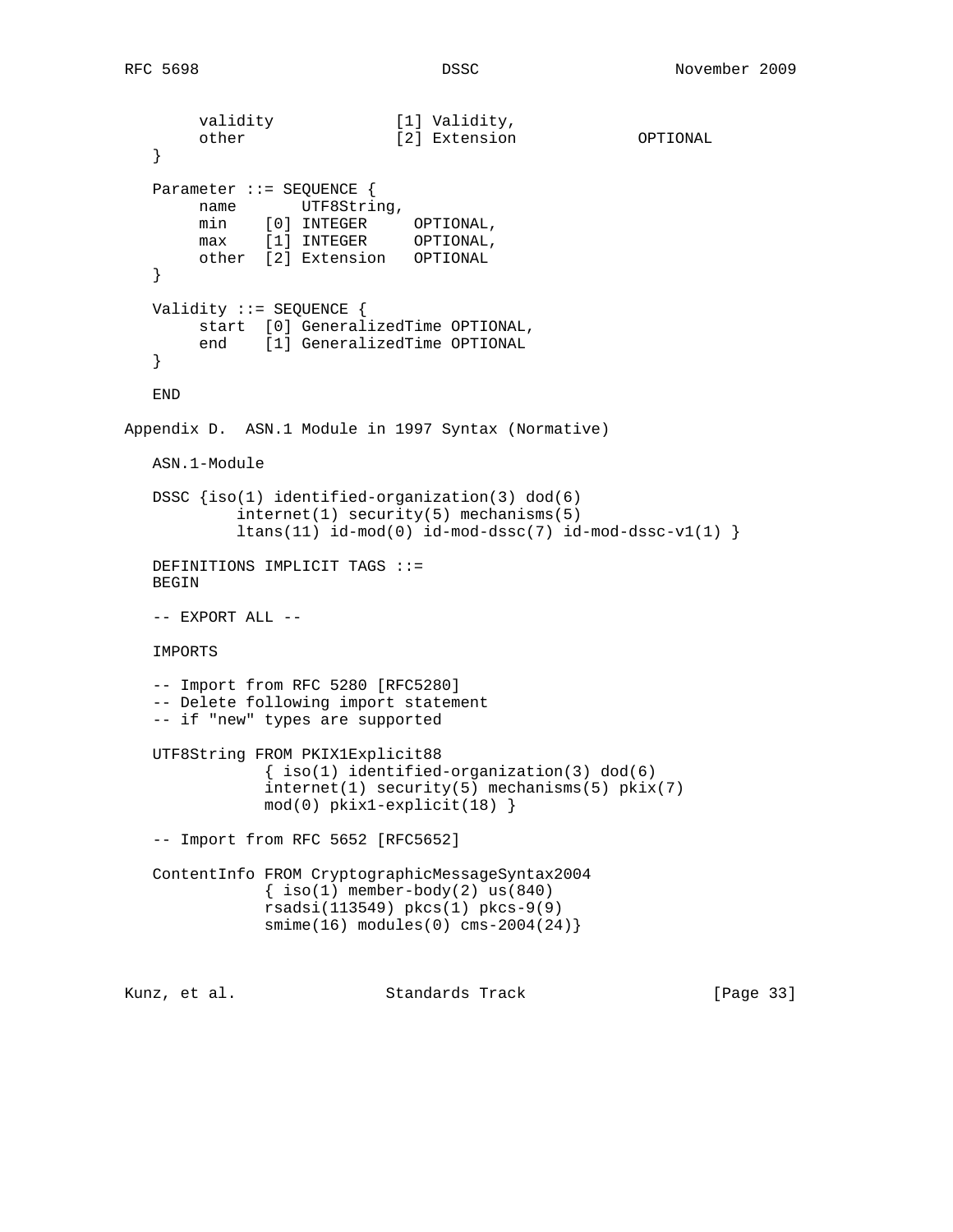```
 ;
   SecuritySuitabilityPolicy ::= ContentInfo
   -- contentType is id-signedData as defined in [RFC5652]
   -- content is SignedData as defined in [RFC5652]
   -- eContentType within SignedData is id-ct-dssc
   -- eContent within SignedData is TBSPolicy
   id-ct-dssc OBJECT IDENTIFIER ::= {
             iso(1) identified-organization(3) dod(6)
              internet(1) security(5) mechanisms(5)
            ltans(11) id-ct(1) id-ct-dssc-tbsPolicy(6) TBSPolicy ::= SEQUENCE {
version \text{INTERER} DEFAULT \{v1(1)\}\,,
language UTF8String DEFAULT "en",
 policyName PolicyName,
 publisher Publisher,
       policyIssueDate GeneralizedTime,
 nextUpdate GeneralizedTime OPTIONAL,
usage CTF8String OPTIONAL,
      algorithms SEQUENCE OF Algorithm
   }
   PolicyName ::= SEQUENCE {
       name UTF8String,
       oid OBJECT IDENTIFIER OPTIONAL,
       uri IA5String OPTIONAL
   }
   Publisher ::= SEQUENCE {
      name UTF8String,
       address [0] UTF8String OPTIONAL,
       uri [1] IA5String OPTIONAL
   }
   Algorithm ::= SEQUENCE {
      algorithmIdentifier AlgID,<br>evaluations crown
evaluations SEQUENCE OF Evaluation,
 information [0] SEQUENCE OF UTF8String OPTIONAL,
 other [1] Extension OPTIONAL
   }
   Extension ::= SEQUENCE {
       extensionType EXTENSION-TYPE.&id ({SupportedExtensions}),
       extension EXTENSION-TYPE.&Type
                         ({SupportedExtensions}{@extensionType})
Kunz, et al. Standards Track [Page 34]
```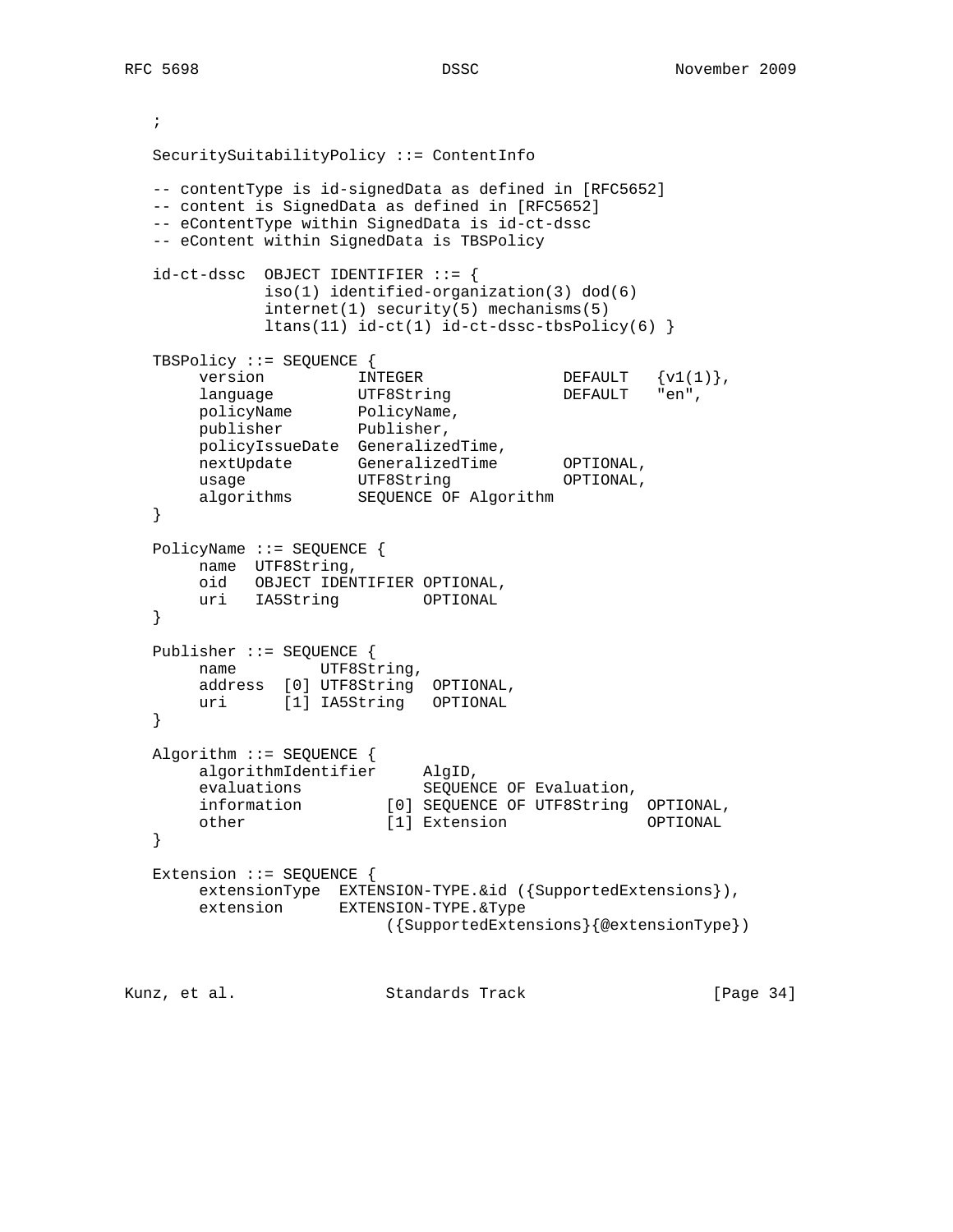```
 }
    EXTENSION-TYPE ::= TYPE-IDENTIFIER
    SupportedExtensions EXTENSION-TYPE ::= {...}
   AlgID ::= SEQUENCE {
        name UTF8String,
        oid [0] SEQUENCE OF OBJECT IDENTIFIER,
       uri [1] SEQUENCE OF IA5String OPTIONAL
    }
    Evaluation ::= SEQUENCE {
                             [0] SEQUENCE OF Parameter OPTIONAL,
       parameters [0] SEQUENCE (validity [1] Validity,<br>the fill Validity,
        other [2] Extension OPTIONAL
    }
   Parameter ::= SEQUENCE {
       name UTF8String,
        min [0] INTEGER OPTIONAL,
        max [1] INTEGER OPTIONAL,
        other [2] Extension OPTIONAL
    }
   Validity ::= SEQUENCE {
        start [0] GeneralizedTime OPTIONAL,
        end [1] GeneralizedTime OPTIONAL
    }
    END
Appendix E. Example
    The following example shows a policy that may be used for signature
    verification. It contains hash algorithms, public key algorithms,
    and signature schemes. SHA-1 as well as RSA with modulus length of
    1024 are examples for expired algorithms.
    <SecuritySuitabilityPolicy xmlns="urn:ietf:params:xml:ns:dssc"
     xmlns:xsi="http://www.w3.org/2001/XMLSchema-instance">
     <PolicyName>
     <Name>Evaluation of cryptographic algorithms</Name>
     </PolicyName>
     <Publisher>
     <Name>Some Evaluation Authority</Name>
     </Publisher>
     <PolicyIssueDate>2009-01-01T00:00:00</PolicyIssueDate>
```
Kunz, et al. Standards Track [Page 35]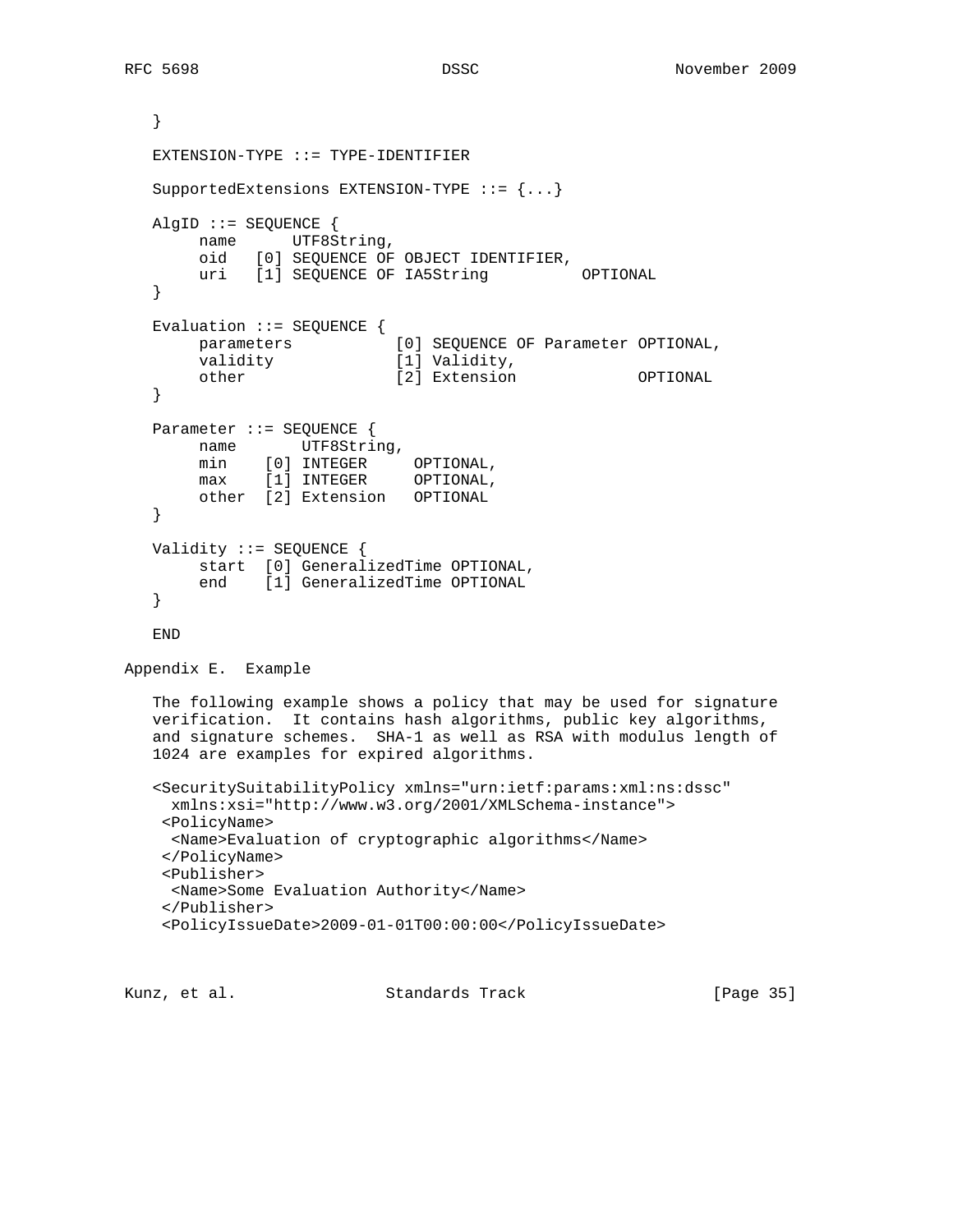```
 <Usage>Digital signature verification</Usage>
 <Algorithm>
  <AlgorithmIdentifier>
   <Name>SHA-1</Name>
   <ObjectIdentifier>1.3.14.3.2.26</ObjectIdentifier>
  </AlgorithmIdentifier>
  <Evaluation>
  <Validity>
    <End>2008-06-30</End>
  </Validity>
  </Evaluation>
 </Algorithm>
 <Algorithm>
  <AlgorithmIdentifier>
   <Name>SHA-256</Name>
   <ObjectIdentifier>2.16.840.1.101.3.4.2.1</ObjectIdentifier>
  </AlgorithmIdentifier>
  <Evaluation>
  <Validity>
    <End>2014-12-31</End>
   </Validity>
  </Evaluation>
 </Algorithm>
 <Algorithm>
  <AlgorithmIdentifier>
   <Name>SHA-512</Name>
   <ObjectIdentifier>2.16.840.1.101.3.4.2.3</ObjectIdentifier>
  </AlgorithmIdentifier>
  <Evaluation>
   <Validity>
   <End>2014-12-31</End>
   </Validity>
  </Evaluation>
 </Algorithm>
 <Algorithm>
  <AlgorithmIdentifier>
   <Name>RSA</Name>
   <ObjectIdentifier>1.2.840.113549.1.1.1</ObjectIdentifier>
  </AlgorithmIdentifier>
  <Evaluation>
   <Parameter name="moduluslength">
   <Min>1024</Min>
   </Parameter>
   <Validity>
   <End>2008-03-31</End>
  </Validity>
  </Evaluation>
  <Evaluation>
```
Kunz, et al. Standards Track [Page 36]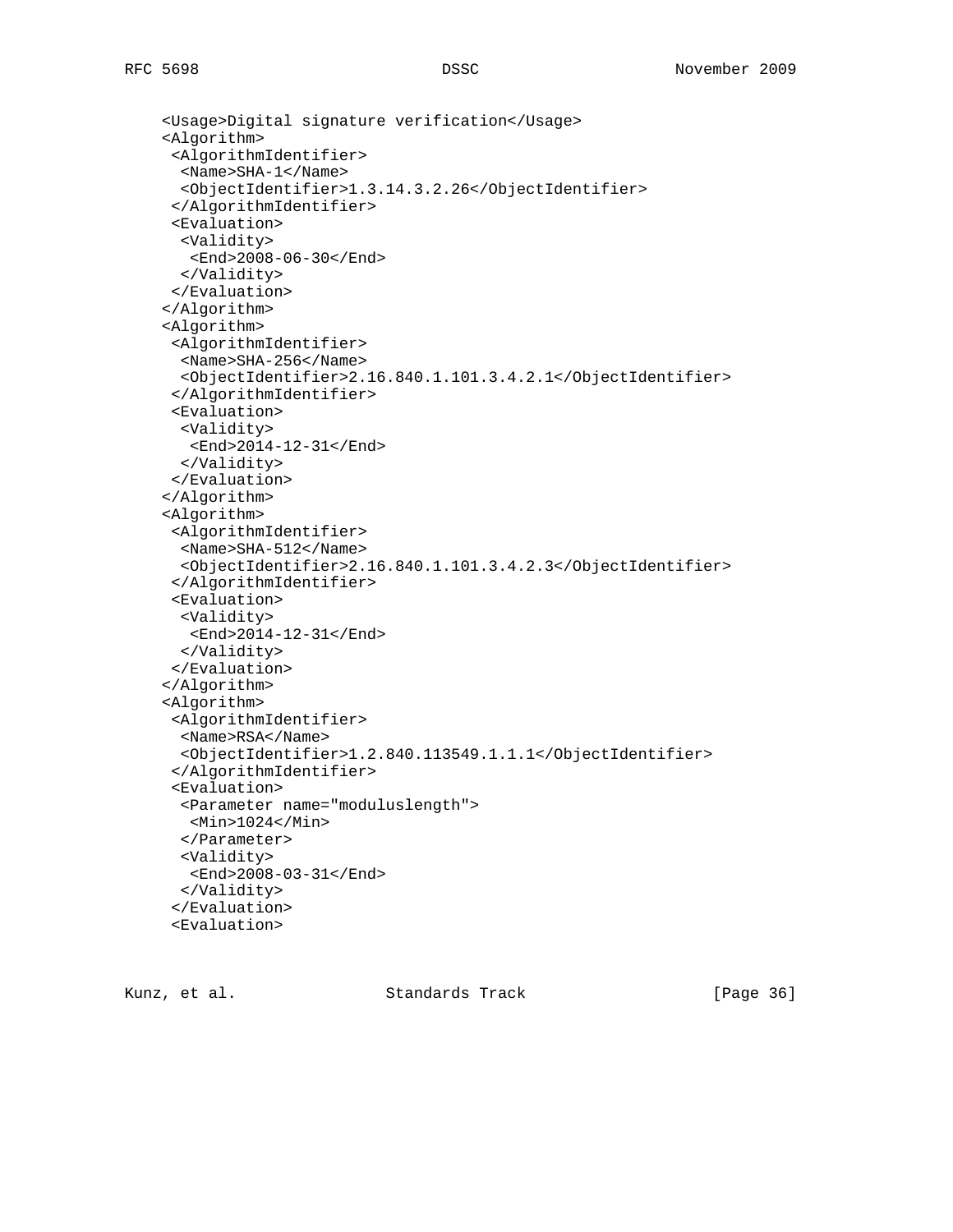```
 <Parameter name="moduluslength">
   <Min>2048</Min>
   </Parameter>
  <Validity>
   <End>2014-12-31</End>
  </Validity>
 </Evaluation>
 </Algorithm>
 <Algorithm>
 <AlgorithmIdentifier>
   <Name>DSA</Name>
   <ObjectIdentifier>1.2.840.10040.4.1</ObjectIdentifier>
 </AlgorithmIdentifier>
 <Evaluation>
   <Parameter name="plength">
   <Min>1024</Min>
   </Parameter>
   <Parameter name="qlength">
   <Min>160</Min>
   </Parameter>
  <Validity>
   <End>2007-12-31</End>
  </Validity>
 </Evaluation>
 <Evaluation>
   <Parameter name="plength">
   <Min>2048</Min>
   </Parameter>
   <Parameter name="qlength">
   <Min>224</Min>
   </Parameter>
  <Validity>
   <End>2014-12-31</End>
  </Validity>
 </Evaluation>
 </Algorithm>
 <Algorithm>
 <AlgorithmIdentifier>
   <Name>PKCS#1 v1.5 SHA-1 with RSA</Name>
  <ObjectIdentifier>1.2.840.113549.1.1.5</ObjectIdentifier>
 </AlgorithmIdentifier>
 <Evaluation>
  <Parameter name="moduluslength">
   <Min>1024</Min>
   </Parameter>
   <Validity>
   <End>2008-03-31</End>
   </Validity>
```
Kunz, et al. Standards Track [Page 37]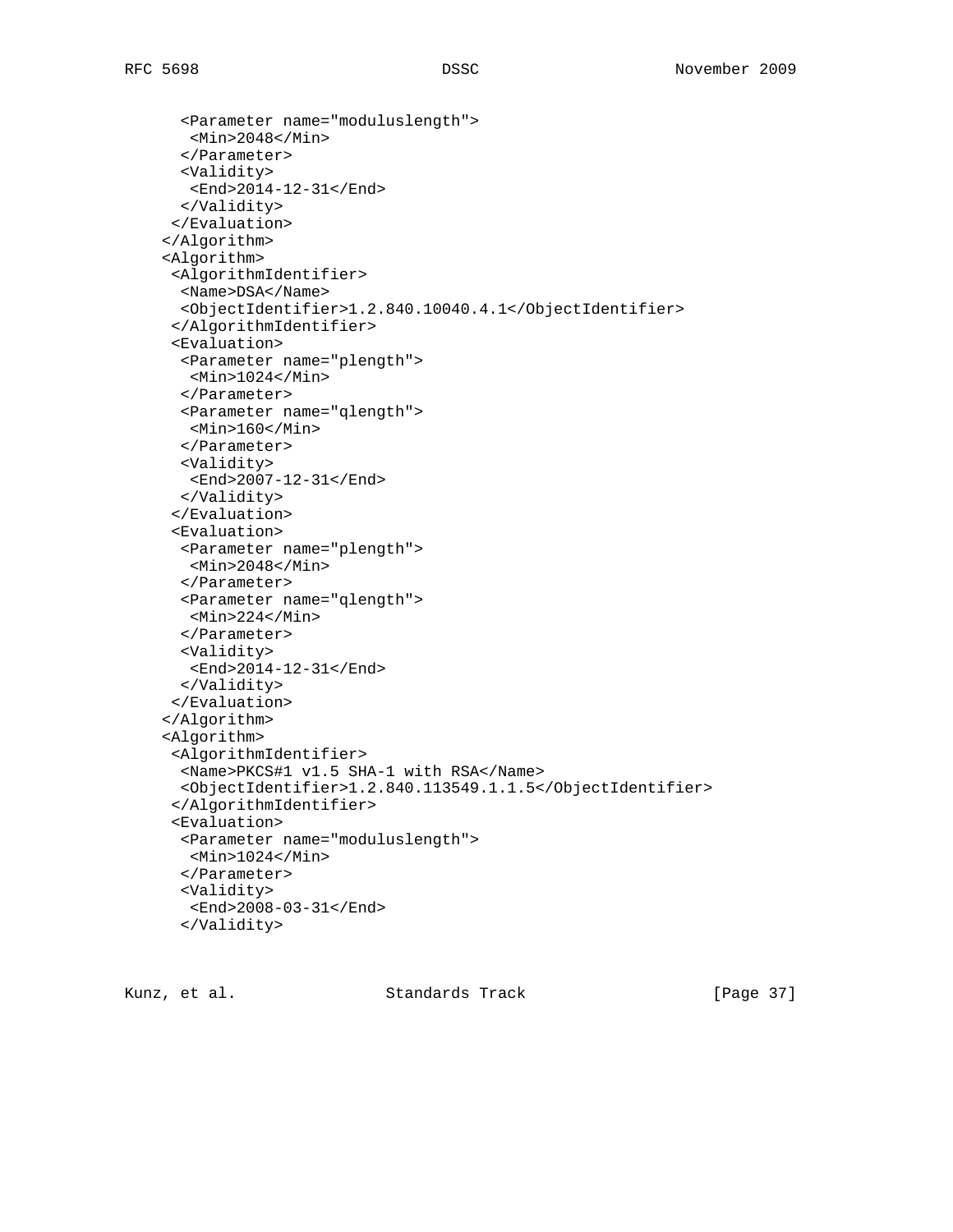```
 </Evaluation>
  <Evaluation>
   <Parameter name="moduluslength">
   <Min>2048</Min>
   </Parameter>
  <Validity>
   <End>2008-06-30</End>
   </Validity>
  </Evaluation>
 </Algorithm>
 <Algorithm>
  <AlgorithmIdentifier>
   <Name>PKCS#1 v1.5 SHA-256 with RSA</Name>
   <ObjectIdentifier>1.2.840.113549.1.1.11</ObjectIdentifier>
  </AlgorithmIdentifier>
  <Evaluation>
   <Parameter name="moduluslength">
   <Min>1024</Min>
   </Parameter>
   <Validity>
   <End>2008-03-31</End>
   </Validity>
  </Evaluation>
  <Evaluation>
   <Parameter name="moduluslength">
   <Min>2048</Min>
   </Parameter>
   <Validity>
   <End>2014-12-31</End>
   </Validity>
  </Evaluation>
 </Algorithm>
 <Algorithm>
 <AlgorithmIdentifier>
   <Name>PKCS#1 v1.5 SHA-512 with RSA</Name>
   <ObjectIdentifier>1.2.840.113549.1.1.13</ObjectIdentifier>
  </AlgorithmIdentifier>
  <Evaluation>
   <Parameter name="moduluslength">
   <Min>1024</Min>
   </Parameter>
   <Validity>
   <End>2008-03-31</End>
   </Validity>
  </Evaluation>
  <Evaluation>
   <Parameter name="moduluslength">
    <Min>2048</Min>
```
Kunz, et al. Standards Track [Page 38]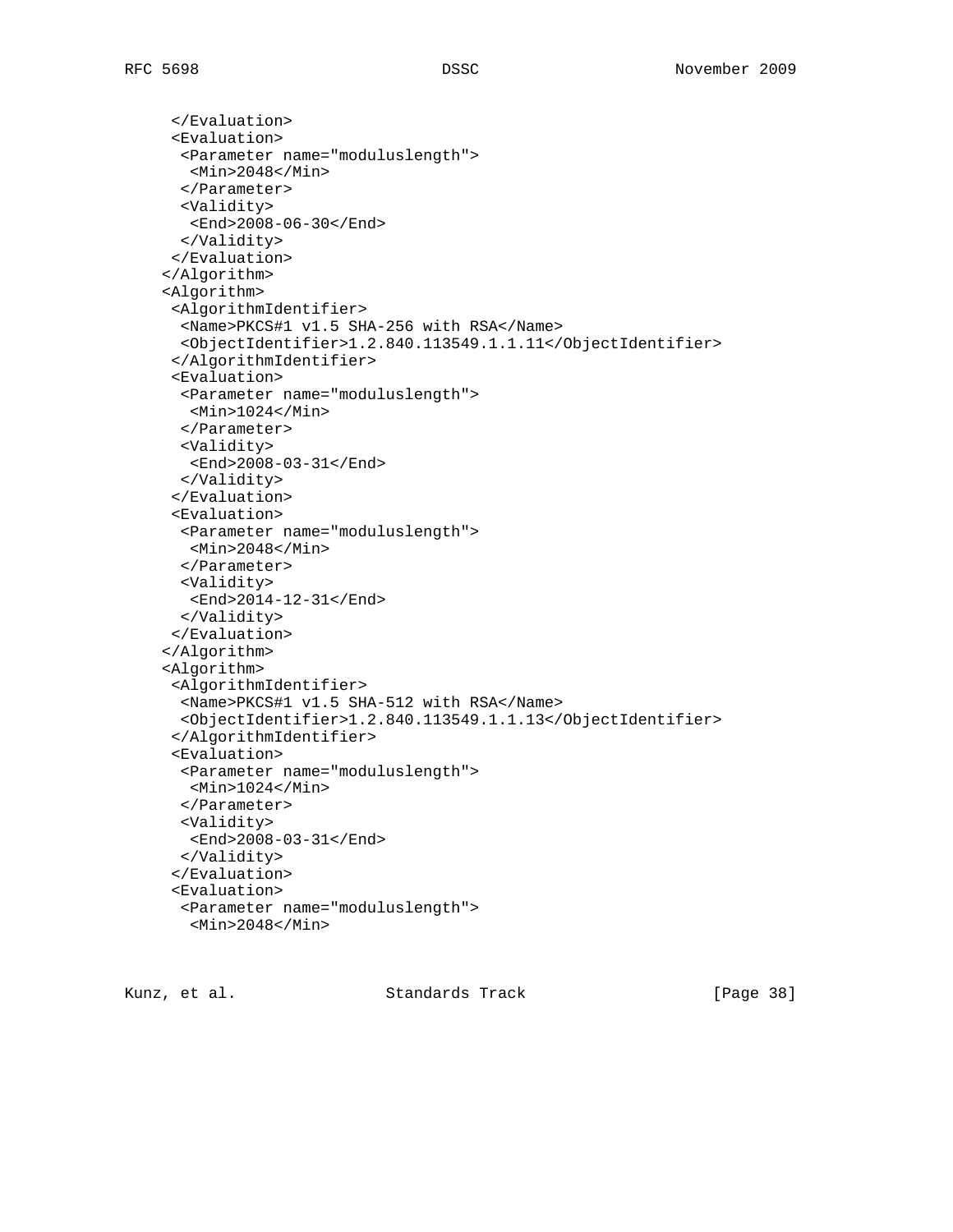```
 </Parameter>
    <Validity>
    <End>2014-12-31</End>
   </Validity>
  </Evaluation>
  </Algorithm>
  <Algorithm>
   <AlgorithmIdentifier>
   <Name>SHA-1 with DSA</Name>
   <ObjectIdentifier>1.2.840.10040.4.3</ObjectIdentifier>
   </AlgorithmIdentifier>
   <Evaluation>
   <Parameter name="plength">
     <Min>1024</Min>
    </Parameter>
   <Parameter name="qlength">
    <Min>160</Min>
    </Parameter>
   <Validity>
    <End>2007-12-31</End>
   </Validity>
   </Evaluation>
   <Evaluation>
   <Parameter name="plength">
    <Min>2048</Min>
    </Parameter>
    <Parameter name="qlength">
    <Min>224</Min>
    </Parameter>
   <Validity>
    <End>2008-06-30</End>
   </Validity>
   </Evaluation>
 </Algorithm>
 </SecuritySuitabilityPolicy>
```
Kunz, et al. Standards Track [Page 39]